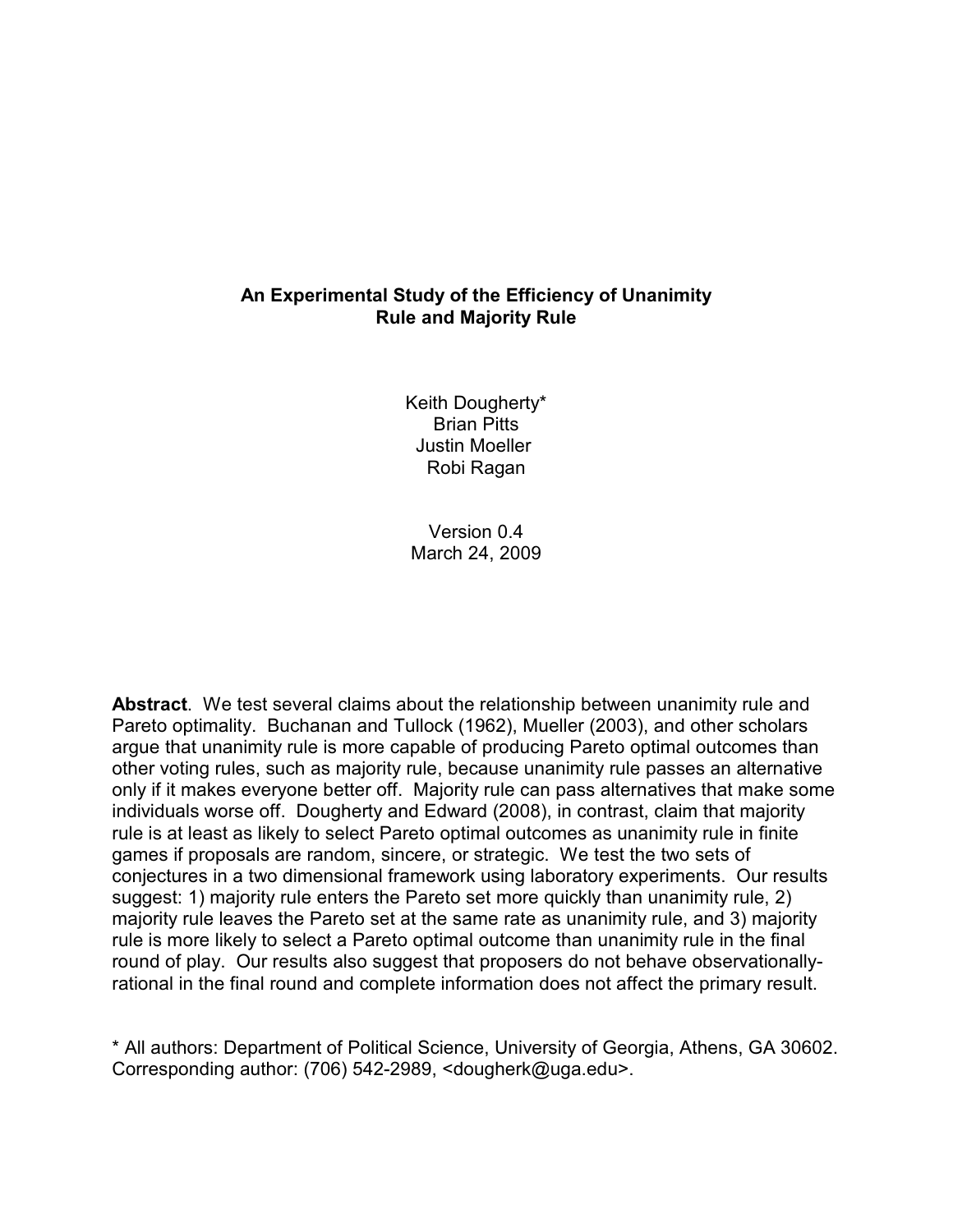## **1. Introduction**

Decision making bodies often adjust, and sometimes re-adjust, their voting thresholds between majority rule and unanimity rule<sup>1</sup>. For example, the Treaty establishing a Constitution for Europe recently proposed reducing the unanimity rule requirement in the Council of Ministers to a qualified majority in 26 issue areas. The Financial Accounting Standards Board (FASB) reduced its voting threshold from a supermajority to a majority in 1977 only to increase it back to another supermajority rule in 1991 (King 1994). Each of these changes were an attempt to establish a more desirable threshold.

A common criterion for evaluating such voting rules is Pareto optimality.<sup>2</sup> Most theoretical work concludes that unanimity rule is the best k-majority rule<sup>3</sup> for promoting Pareto optimality (Buchanan and Tullock 1962; Chen and Ordeshook 1998; Brennan and Buchanan 2000, 151-55; Mueller 2003, 1996). Buchanan and Tullock make it the cornerstone of their seminal work, *The Calculus of Consent*, and it has been widely accepted ever since. Traditionally viewed, unanimity rule guarantees more efficient outcomes than other voting rules because unanimity rule only passes proposals that

<sup>&</sup>lt;sup>1</sup> Throughout the paper, we use the term "majority rule" to refer to simple majority rule (i.e. a proposal passes if and only if the yeas exceed the nays) and "unanimity rule" to refer to simple unanimity rule (i.e. a proposal passes if and only if the yeas  $> 0$  and the nays = 0). See Dougherty and Edward (2004) and Riker (1982) for more details.

 $P^2$  Pareto optimality, also known as Pareto efficiency, is the most widely accepted criteria for evaluating efficiency. An alternative is Pareto optimal if no alternative is Pareto preferred to it. That is, no other alternative can make at least one individual better off without making another individual worse off.

<sup>&</sup>lt;sup>3</sup> A k-majority rule requires at least *k* individuals to vote in favor of a proposal in order for the proposal to pass, where  $N/2 < k \le N$  and N is the number of individuals; otherwise the status quo is chosen. Two special cases of k-majority rule are majority rule (*k* = *N*/2) and unanimity rule (*k* = *N*). See Dougherty and Edward (2004) for more precise definitions when non-voters and "votes to abstain" are permitted.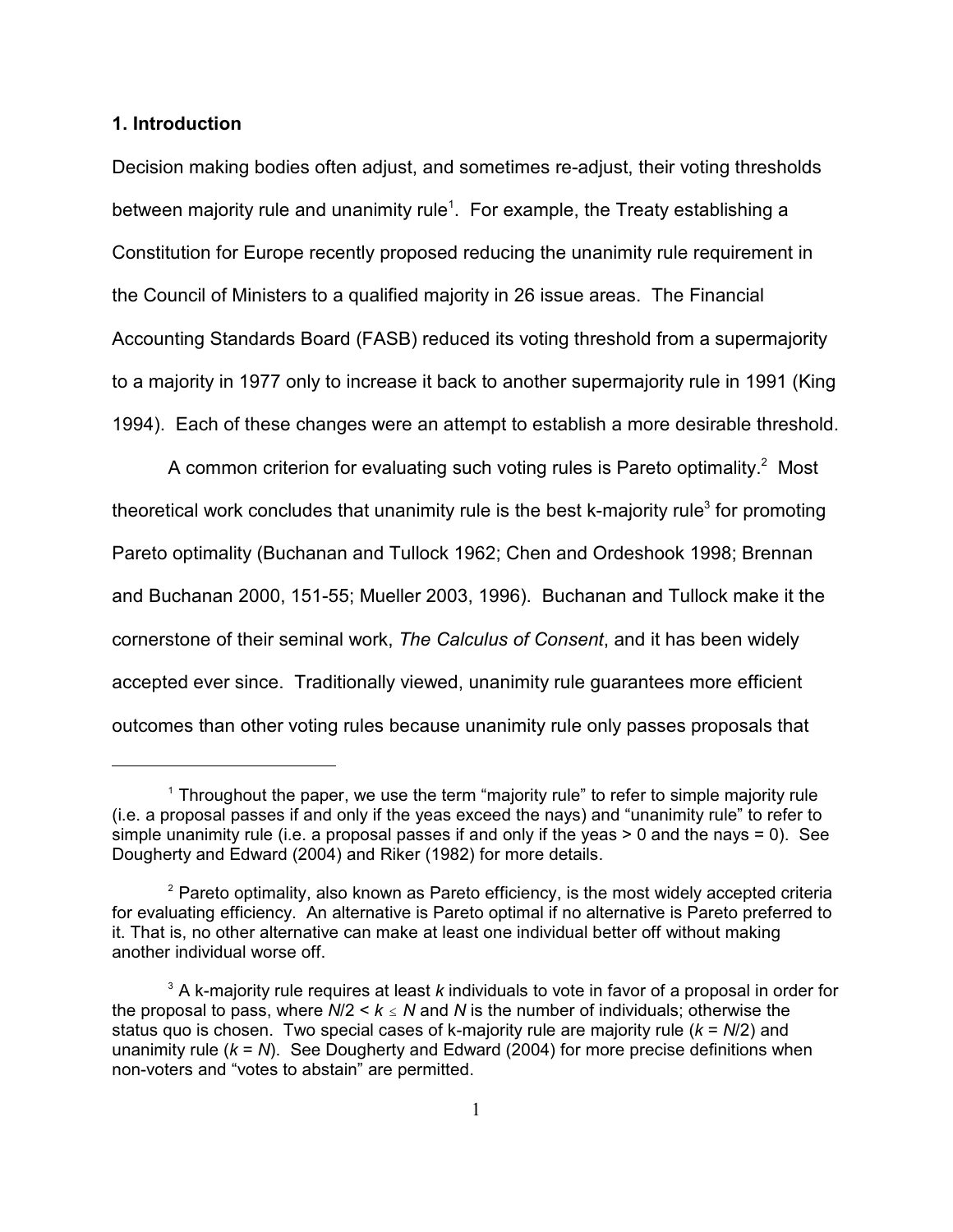make everyone better off. Other k-majority rules, such as majority rule, can pass proposals that make some individuals worse off.

Dougherty and Edward (2005, 2008) challenge this claim. They analyze a series of two dimensional spatial voting models where the so-called "chaos" theorem<sup>4</sup> applies (McKelvey 1976; Schofield 1978). They conclude that majority rule is usually more likely to select a Pareto-optimal outcome than unanimity rule if proposals are random. They also show that majority rule is at least as likely to select Pareto optimal outcomes if proposals are sincere or strategic.

We test these competing sets of theories using laboratory experiments on groups voting in a two dimensional issue space. In particular, we test three primary hypotheses: 1) groups using majority rule are more likely to enter the Pareto set<sup>5</sup> in fewer rounds than groups using unanimity rule; 2) groups using majority rule are more likely to leave the Pareto set than groups using unanimity rule; and 3) groups using majority rule are at least as likely to select Pareto optimal outcomes at the end of the game as groups using unanimity rule. We also determine whether complete information<sup> $6$ </sup> affects the relative performance of the two voting rules, and we investigate whether subjects propose rationally in the final round. The final round provides a

<sup>&</sup>lt;sup>4</sup> The "chaos theorem" states that in n-dimensional space unless ideal points are radially symmetric, no alternative is in equilibrium using pairwise majority rule. In other words, for every alternative in the space, there is another alternative that a majority of individuals prefer to it. Ideal points are radially symmetric around an alternative x if there is an ordinal, pairwise symmetry of all the ideal points along any vector passing through  $x - a$  rare condition (Hinich & Munger 1997, 65).

 $5$  The Pareto set is the set of all Pareto optimal alternatives.

 $6$  Complete information refers to situations in which voters know the preferences (in this case ideal points) of the other members of the group.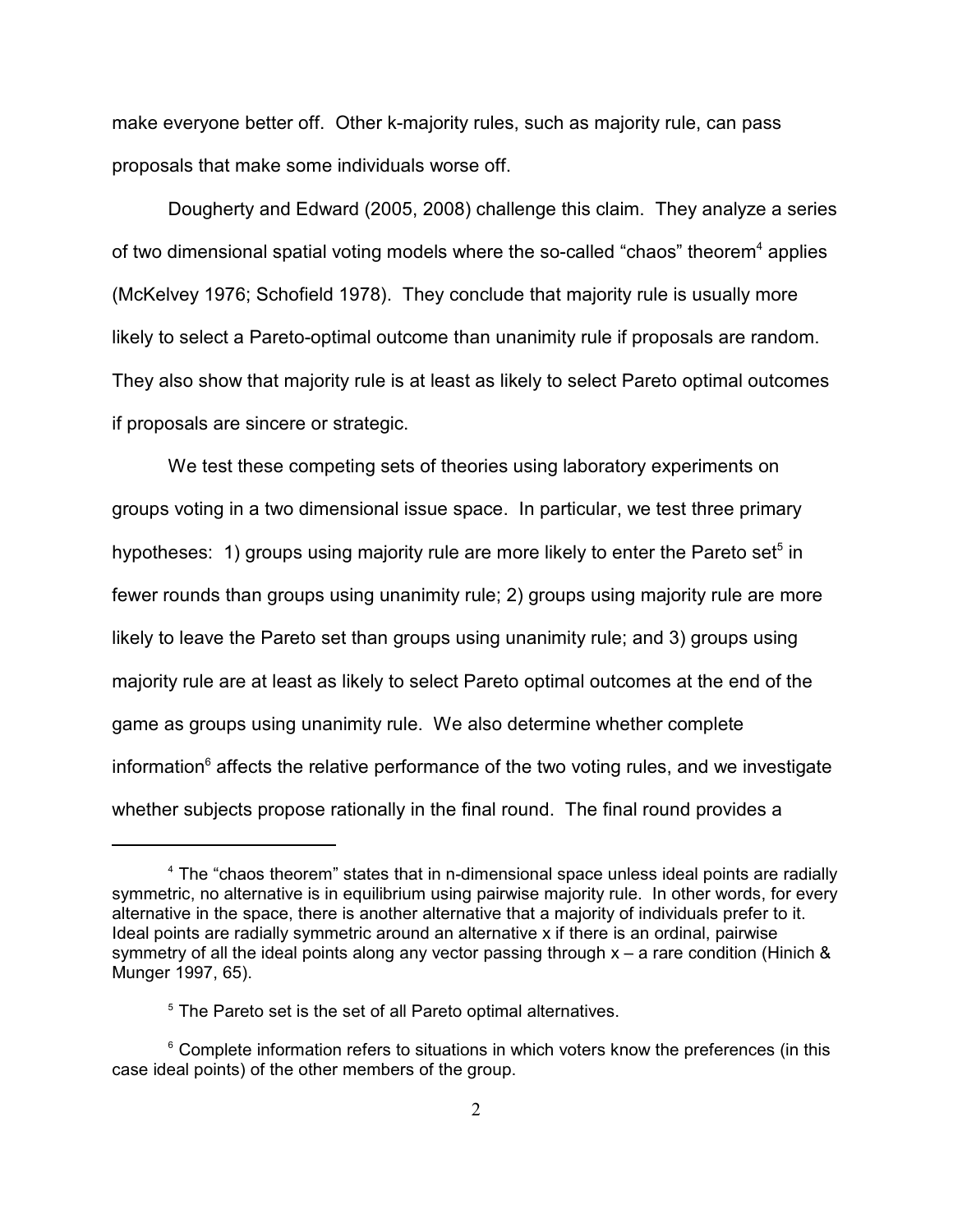particularly clean period for testing such behavior because rational subjects should always make a proposal that moves the outcome closer to their ideal point in the final round (if such an alternative is available).

We find that groups using majority rule enter the Pareto set in fewer rounds than groups using unanimity rule and that groups using majority rule are *more* likely to select Pareto optimal outcomes than groups using unanimity rule. Such results provide evidence in favor of the theoretical claims of Dougherty and Edward (2008). Contrary to both sets of theories, we find no evidence that groups using majority rule are more likely to leave the Pareto set than groups using unanimity rule. Furthermore, our information conditions do not significantly affect the results, and there is little evidence that subjects propose rationally in the final round. All these results suggest that the widely held relationship between unanimity rule and Pareto optimality needs to be treated much more carefully. Majority rule may be more capable of producing Pareto optimal outcomes in committees, conventions, and legislatures than is traditionally assumed.

#### **2. Experimental Literature**

There has been a plethora of experimental research on group decision making using majority-rule (Fiorina and Plott 1978; McKelvey and Ordeshook 1981, 1984a, 1984b; Wilson 1986; Bianco et al. 2006, 2008). Some of the earliest works find that groups voting under majority rule are much more predictable than McKelvey and Schofield's chaos theorem might imply. For example, in a two dimensional study McKelvey and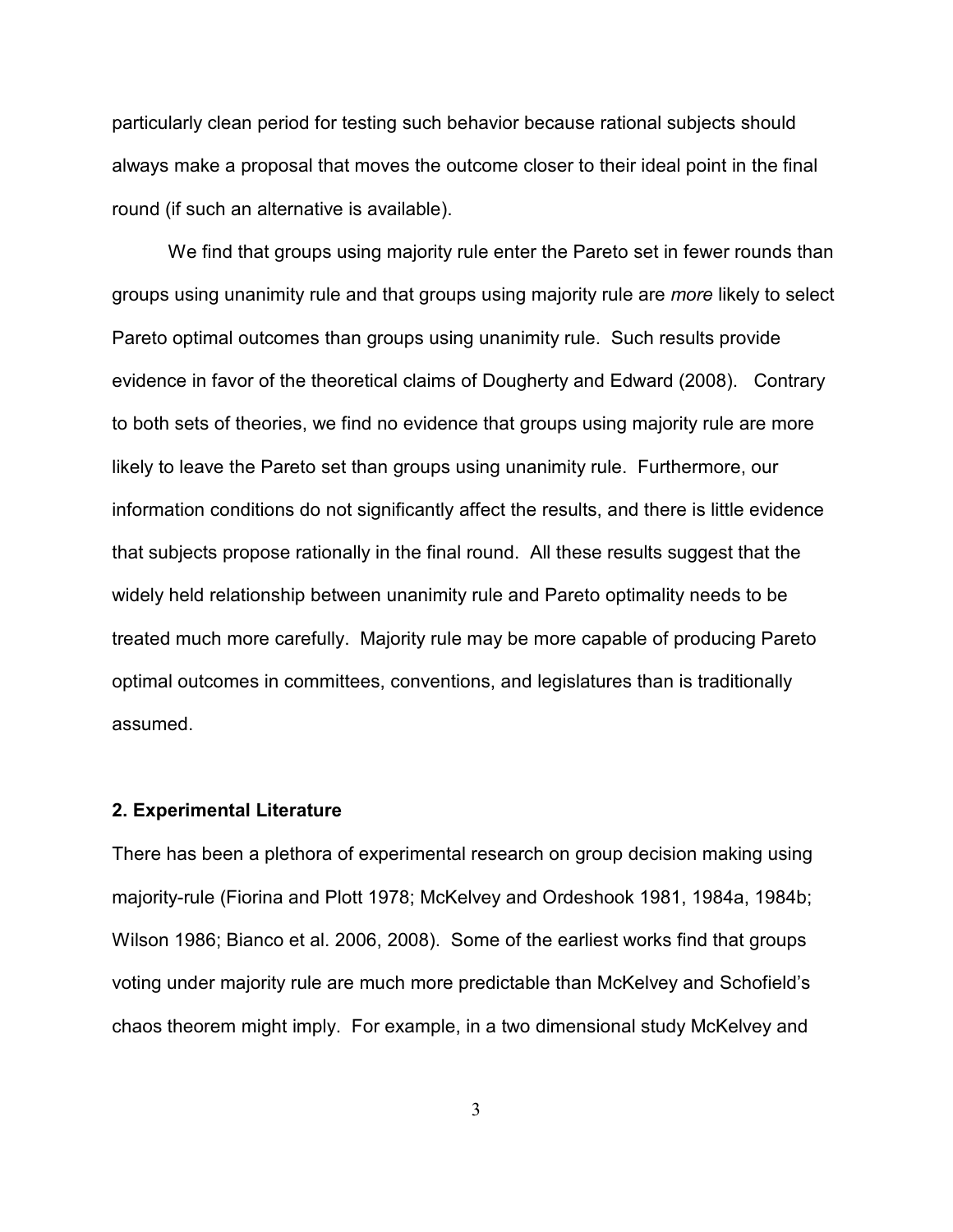Ordeshook (1984a) find that if members of a committee are allowed to vote on one dimension at a time, then groups using majority rule are very likely to select the outcome at the median of each separate dimension. This might explain stability in some applied settings, but it avoids multidimensional voting and the brunt of the chaos theorem. Fiorina and Plott (1978), as well as others, examine the more general case where alternatives are chosen over multiple dimensions simultaneously. They find that majority rule equilibria are good predictors of committee behavior when such equilibria exist, and that majority rule outcomes tend toward the center of the ideal points when such equilibria do not exist. $<sup>7</sup>$ </sup>

Recent work by Bianco et al. (2006, 2008) suggests that the uncovered set $8$ might explain the centralizing behavior of majority rule, particularly in multidimensional cases where no equilibrium exists. Bianco et al. (2006) survey eight experiments on majority rule and find that roughly 94% of the experimental outcomes fall within the uncovered set. Conducting similar experiments of their own Bianco et al. (2008), find that the percentage of outcomes in the uncovered set range between 59% and 100% - depending upon the configuration of ideal points. Since the uncovered set is always a subset of the Pareto set (Miller 1980, 80), their evidence supports Dougherty and Edward's (2008) claim that majority rule will select Pareto optimal outcomes

 $\frac{7}{7}$  For experiments suggesting that distributive fairness may affect majority rule voting behavior see Miller and Oppenheimer (1982).

<sup>&</sup>lt;sup>8</sup> Loosely, an uncovered alternative is any alternative that can defeat any other alternative, using majority rule, in two or fewer steps (Penn 2006).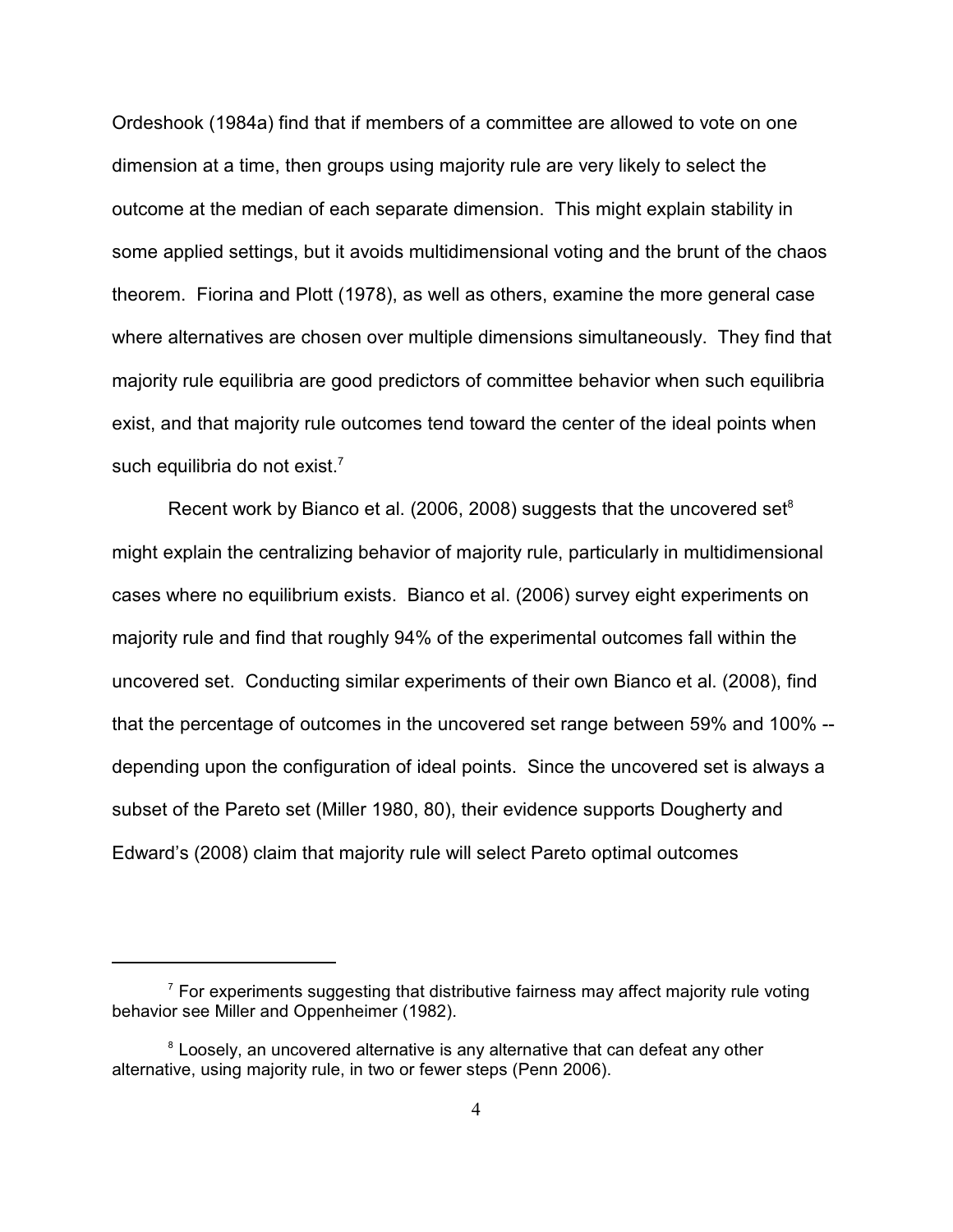consistently. $9$  Nevertheless, it does not make the important comparison to unanimity rule that allows us to determine which voting rule is more likely to select a Pareto optimal outcome.

Fewer experiments have been conducted on unanimity rule. Two exceptions include Laing and Slotznick (1991) and Walker et al. (2000). Laing and Slotznick describe a series of single round, unanimity rule experiments in which the core performs better than the Condorect Alternative or the Nash-Harsanyi arbitration outcome.<sup>10</sup> However, they note that several of their results deviate sharply from the core when the initial status quo is in not in equilibrium.

Walker et al. conduct experiments on two-stage games where experimental groups first select a voting rule (majority rule or unanimity rule), then vote on the allocation of a resource using the method selected. Control groups are assigned majority rule or unanimity rule by the experimenter then vote on the allocation of the resources using the assigned method in the second stage. They find that the experimental groups which are allowed to choose a voting rule select more efficient allocations than control groups that are assigned a voting rule. Furthermore, among

 $9$  Note that Fiorina and Plott (1978), Bianco et al. (2008), and other authors found cases where majority rule groups did not select Pareto optimal outcomes at the end of their games.

 $10$  The core is the set of alternatives that cannot be defeated using the specified voting rule. More specifically, in a simple unanimity rule game, an alternative *x* is a member of the core if there does not exist another alternative *y* that everyone prefers at least as much as *x*. Under unanimity rule, the Condorcet Alternative (if it exists) is the alternative that is unanimously preferred to all other alternatives. If *q* is the status quo, the Nash-Harsanyi arbitration outcome is the alternative *z* that maximizes the product  $\prod_{i \in N} [u_i(z) - u_i(q)]$ . For Euclidean preferences, such an alternative is in the "middle" of the ideal points (Laing and Slotznick 1991).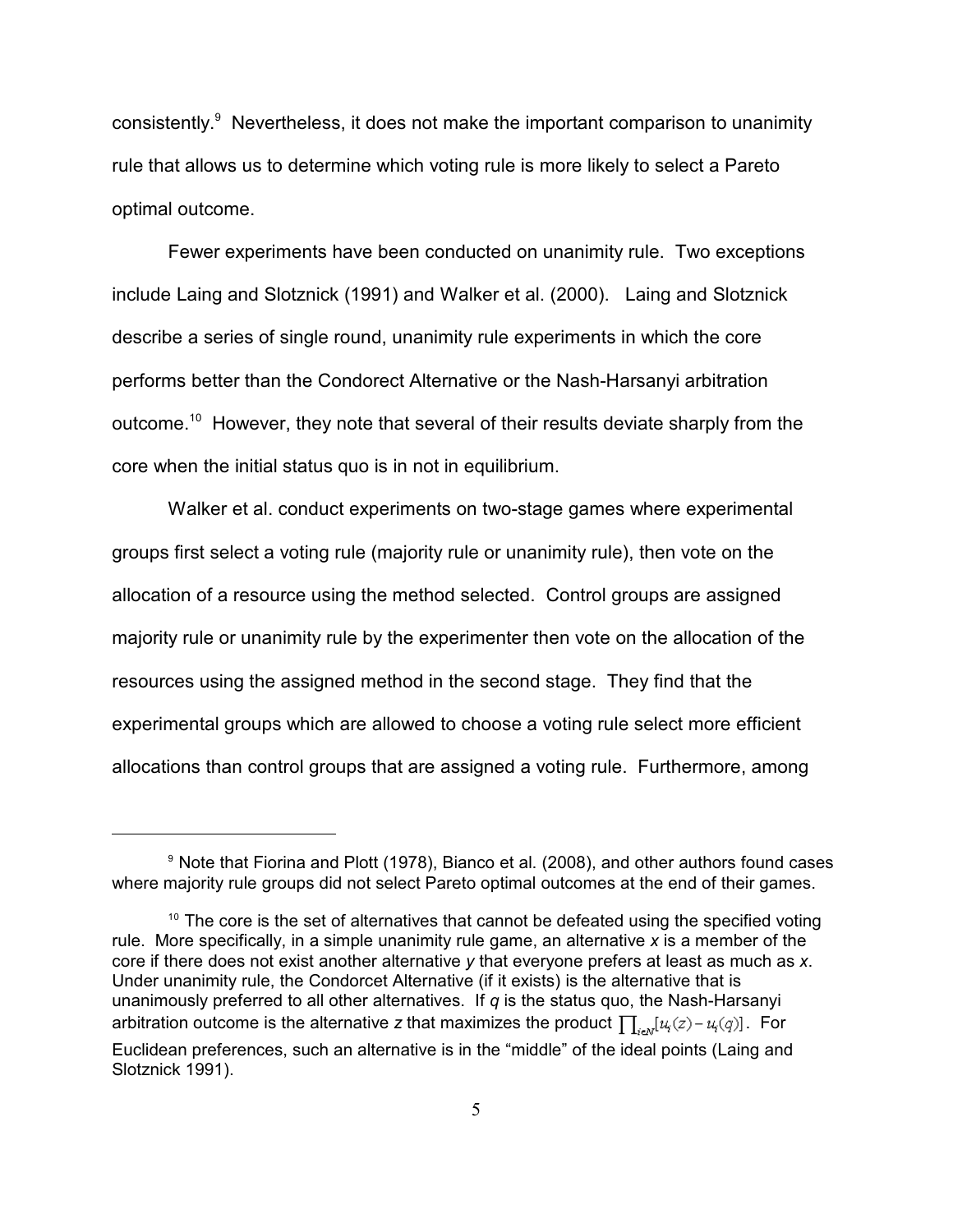experimental groups, the two voting rules produce small differences in the efficiency of group decisions. These findings foreshadow some of the current results.

## **3. Theory**

To demonstrate the theoretical differences between traditional claims (Buchanan and Tullock 1962; Mueller 2003; Brennan and Buchanan 2000) and those made by Dougherty and Edward (2008), consider a two dimensional spatial voting framework. Each *<sup>i</sup>* individual has an ideal point, *I*, with Euclidean preferences over the alternatives (or policies) within that space. Euclidian preferences imply that each individual prefers an alternative closer to their ideal point more than an alternative further away. Voting proceeds using a forward agenda. The initial status quo  $\boldsymbol{q}_j$  is paired against a proposal  $\bm{\rho}_\text{\tiny{I}}$  in round 1. The winning alternative in round 1 is then paired against a new proposal



**Figure 1. The Pareto Set** 

 $p_2$  in round 2,  $p_r$  in round r, and so on, for a total of R rounds. In what follows, we will refer to both the proposal and its corresponding point in the two-dimensional space as  $p_r$ . Similarly,  $q_r$  refers to the status quo in round r. Forward agendas are consistent with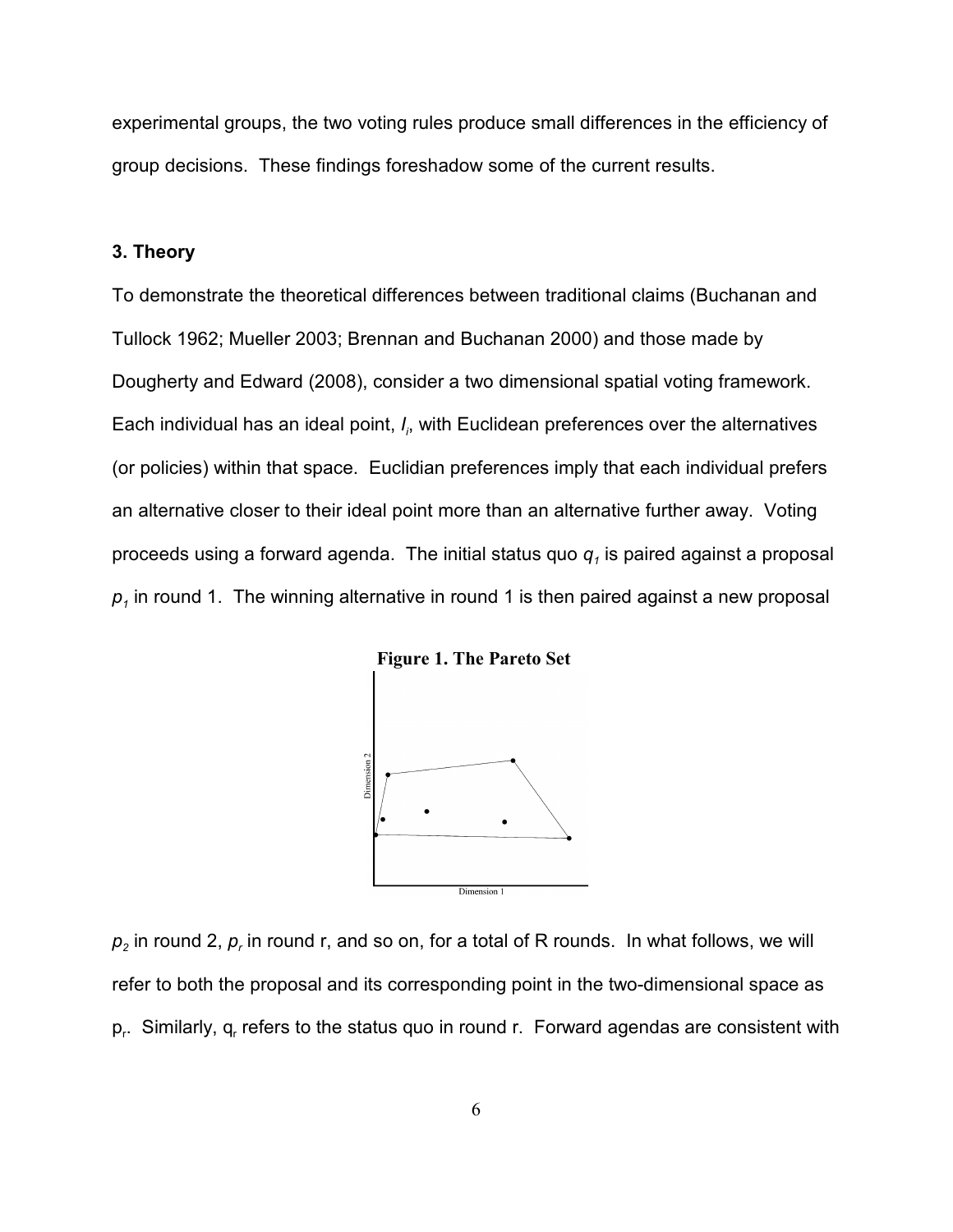Tullock's (1998, 70-74) and Mueller's (2003) descriptions of how unanimity rule produces Pareto optimal results. A fixed number of rounds might applies to assemblies with a limited number of amendments and may apply to assemblies which limit the time for make decisions.

In two dimensional space with Euclidean preferences, the Pareto set is the set of alternatives within the convex hull, including alternatives on the edges of the hull.<sup>11</sup> Figure 1 illustrates these points for a group of seven individuals.<sup>12</sup> Each dot in the figure represents an individual's ideal point. The polygon connecting the dots outlines the set of Pareto optimal alternatives.

Furthermore, the set of alternatives that cannot be defeated in a single sincere vote is called the core.<sup>13</sup> For obvious reasons, the core is a widely accepted equilibrium concept.

# *3.1 Traditional Claims*.

Under unanimity rule, all points in the Pareto set are in the unanimity rule core, and all points in the unanimity rule core must be in the Pareto set (Ordeshook 1986; Colomer 2001). Consequently, since no proposal can beat a  $q_r$  in the Pareto set in a single round of voting, no proposal can beat the same  $q_r$  in a series of voting. In this sense,

 $11$  More generally, the convex hull is the minimum convex set that contains all ideal points in the space.

 $12$  These ideal points are from our experimental group 30.

<sup>&</sup>lt;sup>13</sup> More specifically, alternative  $x$  is a member of the unanimity rule core (resp. majority rule core) if there does not exist another alternative *y* that a unanimity (resp. majority) of individuals prefer to *x*.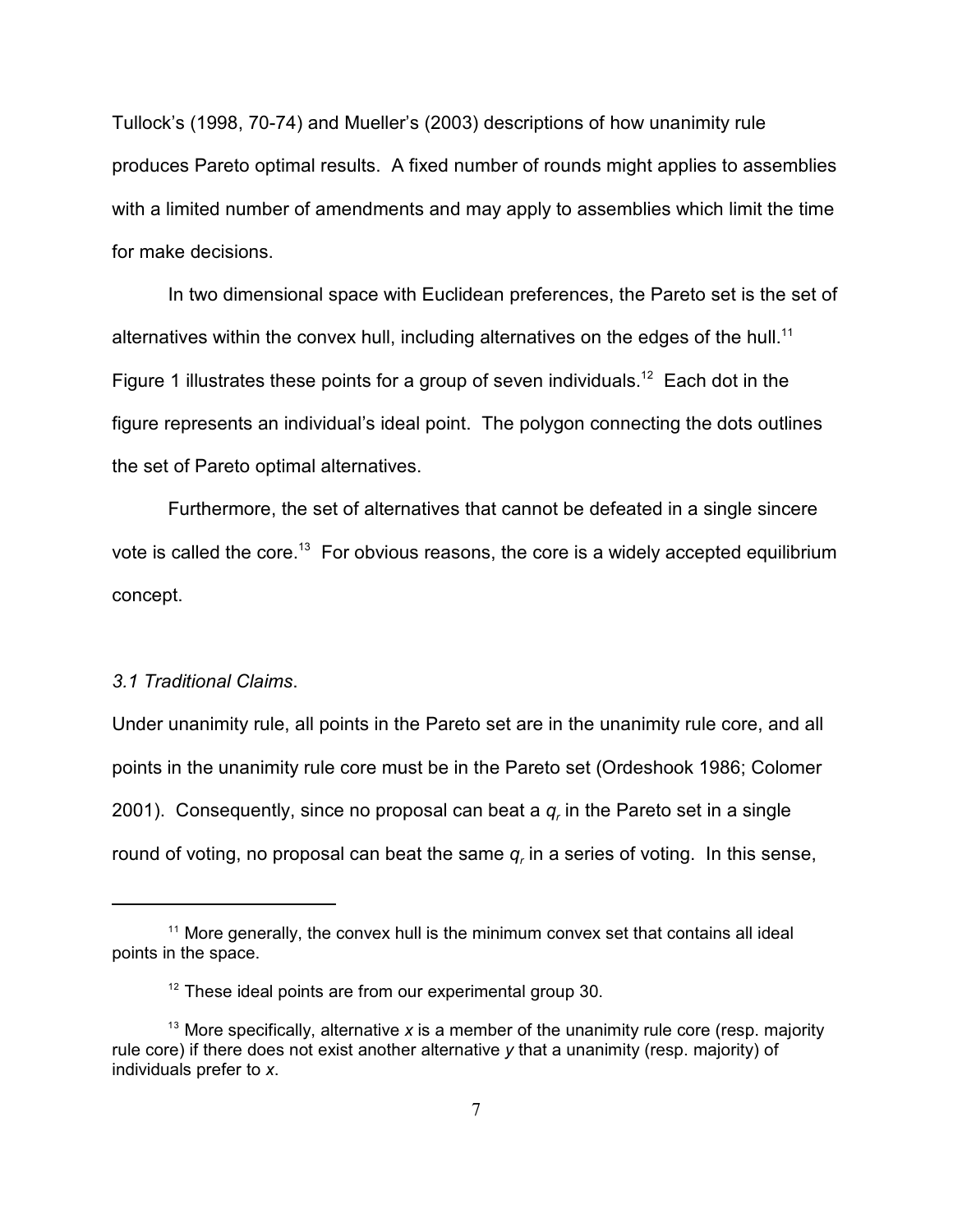there is a one-to-one correspondence between the unanimity rule equilibria and the set of Pareto optimal alternatives. Hence, it is easy to understand why many scholars believe that in the absence of transaction costs, unanimity rule is particularly adept at producing Pareto optimal results.

Now compare these predictions to majority rule. Using spatial analysis, researchers have demonstrated that unless the distribution of ideal points satisfies radial symmetry (Plott 1967), no alternative in the space is in equilibrium using pairwise majority rule (McKelvey 1976; Schofield 1978). In other words, unless there is radial symmetry, the majority rule core will be empty. If no alternative is in such equilibrium, then for every alternative there is another alternative that a majority prefer to it. Hence, in the absences of an alternative explanation, there would be no clear prediction for majority rule. The only reason that majority rule might end up in the Pareto set would be pure chance.

As Mueller posits, "Once one of these proposals has achieved a unanimous majority no other proposal from the Pareto-efficient set can achieve unanimity when placed against it. Any other proposal must make one voter worse off" (Mueller 2003, p. 139). In contrast, under majority rule, "A coalition of the committee's members could benefit . . . by modifying the issues to increase their benefits at the expense of noncoaltion members" (Ibid., p. 140). In other words, majority rule can redistribute resources from one individual to another and change policies from within the Pareto set to policies outside the set. This point is illustrated in Figure 2a. Here seven individuals chose between the status quo *q* (in the Pareto set) and the proposal *p* (outside the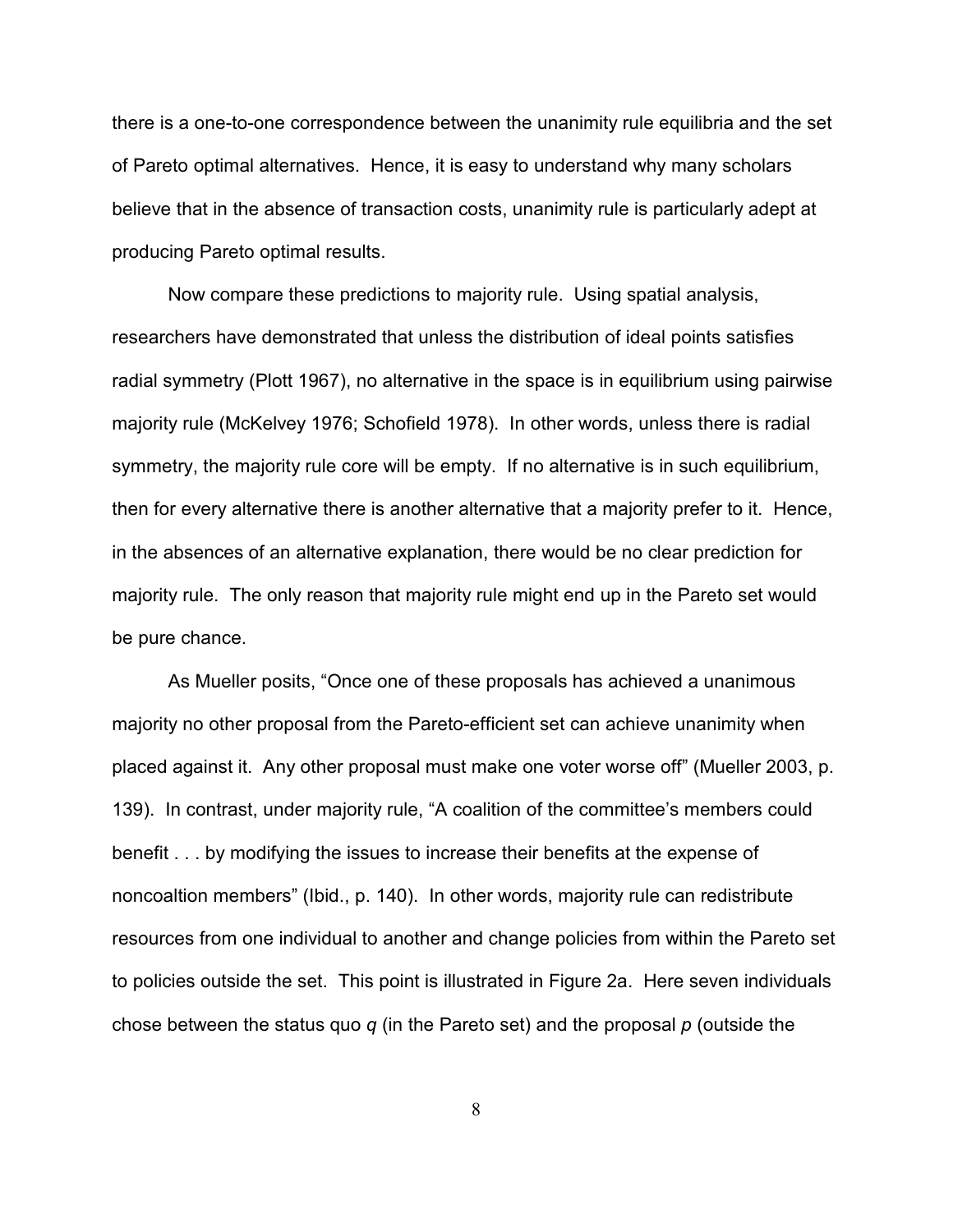Pareto set). As indicated by the cut line,<sup> $14$ </sup> if the group voted using unanimity rule, it would select the Pareto optimal alternative *q*. If the group voted under majority rule, it would select the Pareto sub-optimal alternative *p*. Since many scholars assume that alternatives are in equilibrium when such an equilibrium exists, it is easy to see why they claim that unanimity rule is better at producing Pareto optimal outcomes than majority rule.

# *3.2 Dougherty and Edward*

Dougherty and Edward (2008) do not question these results, but they do arrive at a different conclusion for cases with finite rounds of voting. They base their argument on two key observations: 1) policy outcomes may not be in equilibrium, and 2) the proposal process affects the probability of attaining a Pareto optimal outcome and therefore should be modeled. They consider three types of proposal processes in their study (random, sincere, and strategic), which we briefly summarize.



**Figure 2: Retention and Attraction**

 $14$  A cut line demarcates the space between individuals who prefer the status quo and individuals who prefer the proposal. With Euclidean preferences, the cut line is perpendicular to a line between *p* and *q* and it intersects the line between *p* and *q* at its midpoint.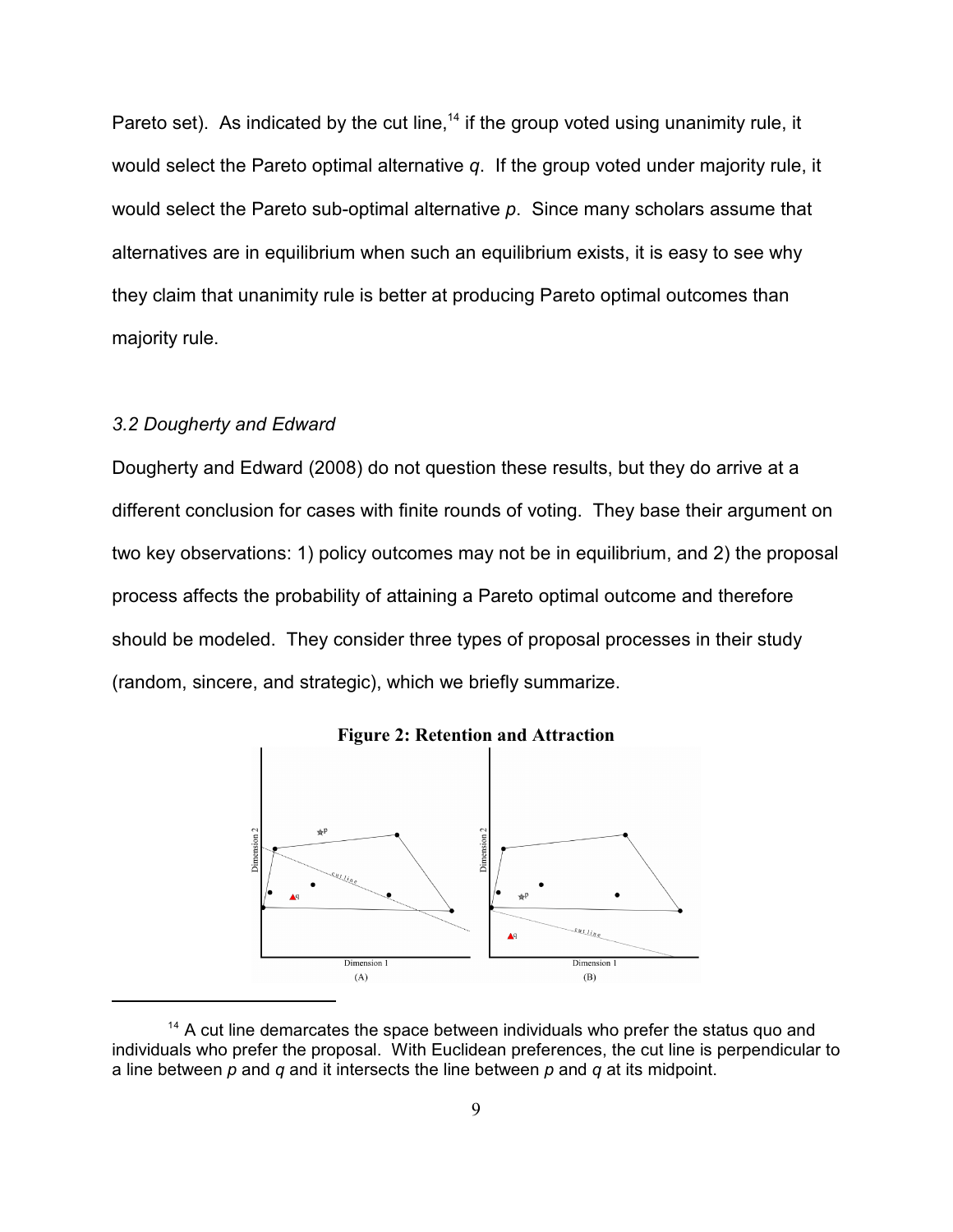First, using simulations, Dougherty and Edward demonstrate that if proposals are random and voting is sincere, then majority rule is more likely to select a Pareto optimal outcome than unanimity rule for several finite series of votes. This is because majority rule requires a lower threshold to move policy toward the set of ideal points and into the Pareto set than unanimity rule (consider Figure 2b). Of course, unanimity rule is better at keeping policies within the Pareto set. When the forces are combined over the course of  $R = 1$  to  $R = 1,000$  rounds, Dougherty and Edward find that majority rule benefits more from its attractive property than unanimity rule does from its retentive property.

Majority rule also has its own weak form of retention. Once the status quo enters the Pareto set, it will rarely leave. For example, imagine a case in which ideal points are uniformly distributed. The status quo is drawn at random from the alternatives within the Pareto set, and the proposal is drawn at random from the alternatives outside the Pareto set. Since the Pareto set is typically located in the center of the space, the proposal outside the Pareto set is typically further away from a majority of voters than is the alternative within the Pareto set. As a result, majority rule leaves the Pareto set far less frequently than one might expect, consistent with the experimental results of Fiorina and Plott (1978), Bianco et al. (2006, 2008), and others. Since proposals are random and voting is sincere, this result applies to cases with complete or incomplete information.

Second, Dougherty and Edward analyze sincere proposers using a simple deductive argument. If individuals propose sincerely and vote sincerely, then they will always propose their ideal point, which is by definition within the Pareto set. Therefore,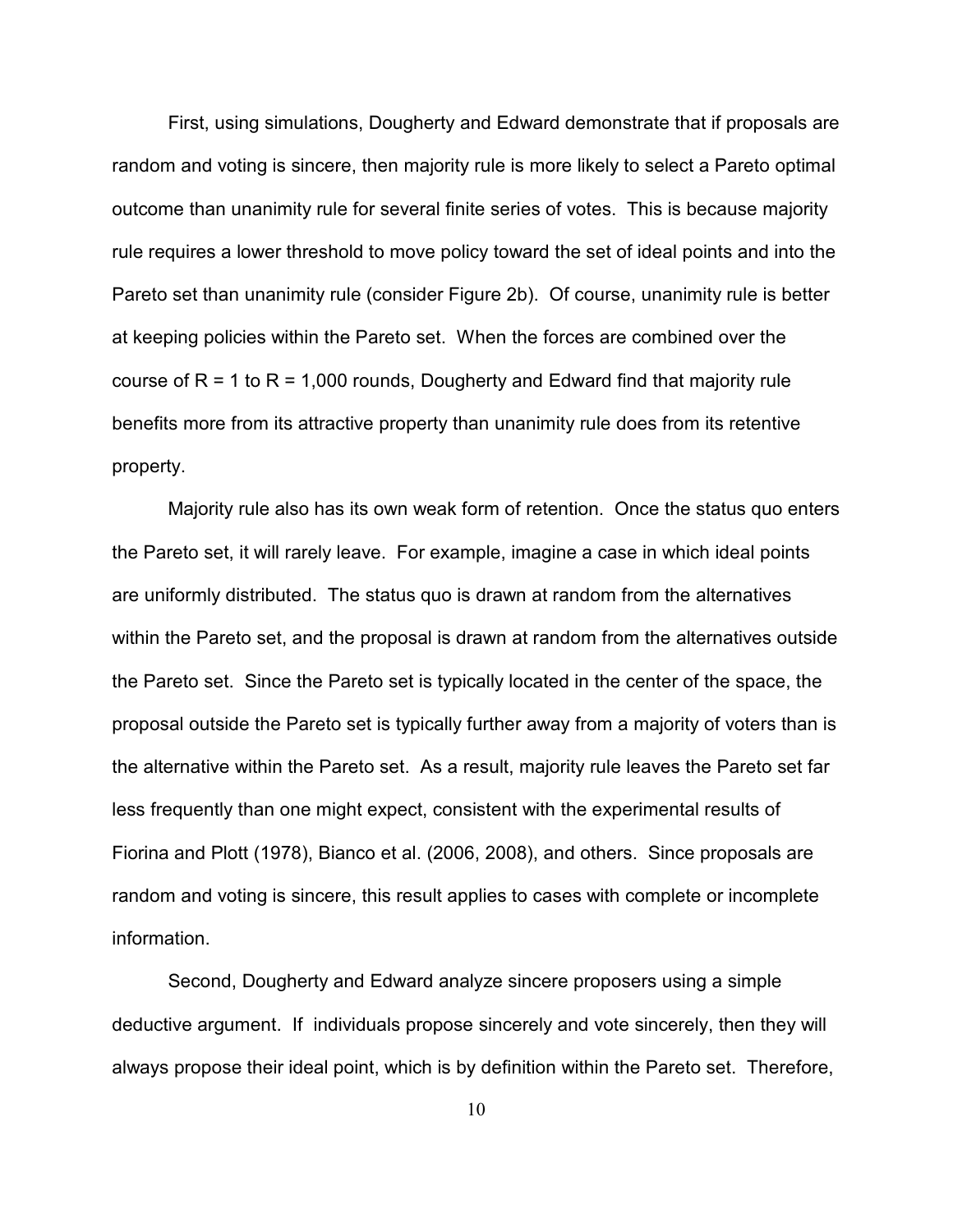no matter which of the two voting rules is used, no proposal will ever be made that is outside of the Pareto set. The only cases that distinguish the performance of the two voting rules are the cases where  $\boldsymbol{q}_i$  is Pareto sub-optimal. In these cases, the results would be similar to those under random proposing, and majority rule would be at least as likely to move policies into the Pareto set as unanimity rule. As with random proposals, this result applies with both complete and incomplete information.

Third, Dougherty and Edward prove that if information is complete, individuals propose and vote strategically (or propose strategically and vote sincerely), and if the number of rounds is finite, then any k-majority rule will produce a subgame perfect equilibrium that is Pareto optimal.<sup>15</sup> Majority rule and unanimity rule are simply special cases of this general result. The intuition behind this theorem is that in the final round of voting, rational proposers will propose the alternative closest to their ideal point that will defeat the current status quo. That is, they will propose the alternative closest to their ideal point that is also in the win set of  $q_{\scriptscriptstyle R}$   $^{\scriptscriptstyle 16}$  If the win set is empty or the proposer's ideal point is closest to  $q_{\scriptscriptstyle R}$ , then the proposer will propose a "throw away" alternative making  $q_R$  the outcome. In the latter cases,  $q_R$  is Pareto optimal. Since their argument applies to any status quo in the final round of voting (whether Pareto optimal or Pareto sub-optimal), earlier rounds of voting are irrelevant to the proof.

 $15$  Technically, Dougherty and Edward prove this theorem for alternatives that are at an infinitesimally small distance from the Pareto set. These differences are so imperceptible that they have no bearing on the experiment.

 $16$  The win set if the set of alternatives that can beat the status quo given the established voting procedure.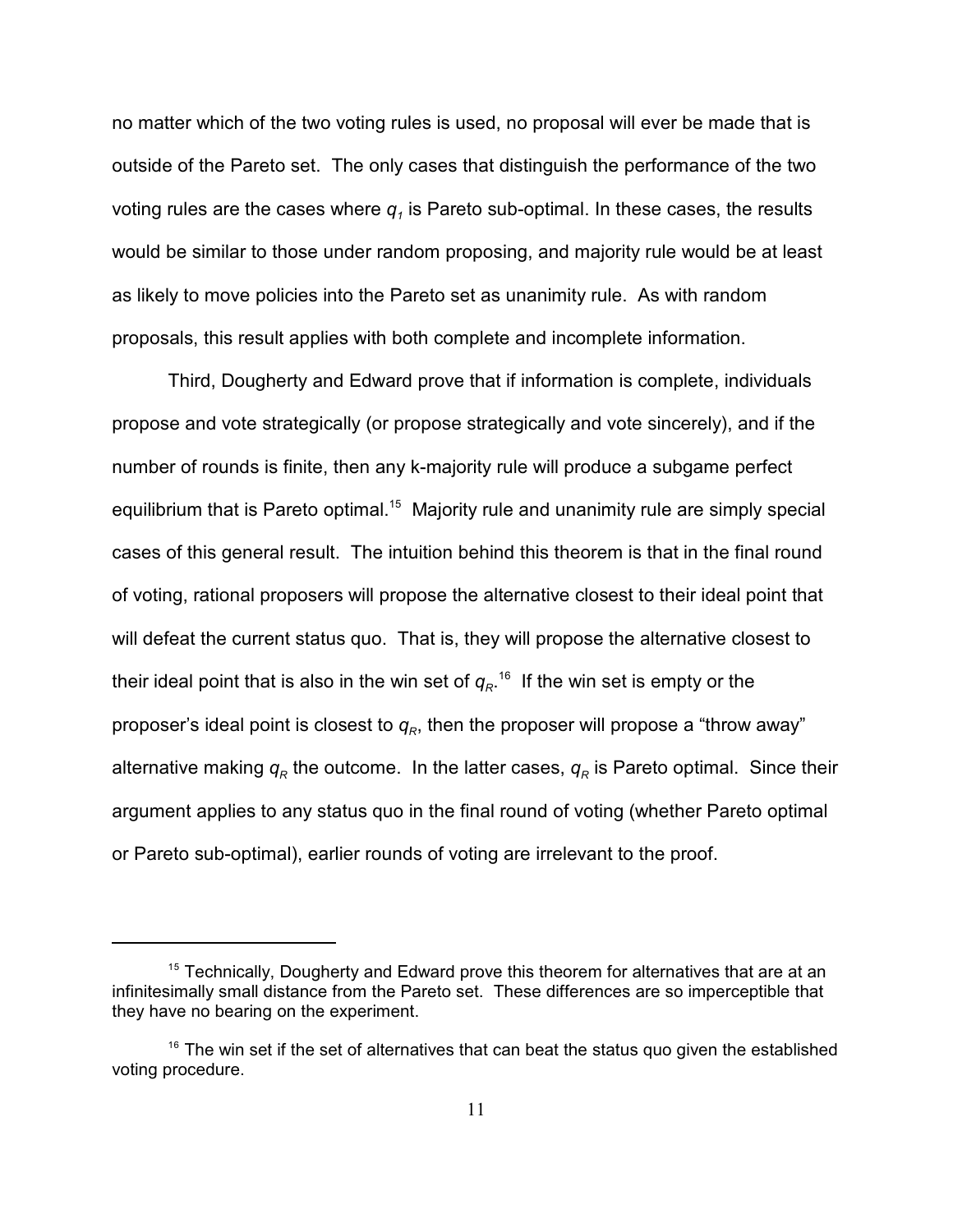### *3.3 Experimental Hypotheses*

The differences between the competing sets of claims suggest five testable hypotheses that we evaluate in our experiment:

*H1: Groups using majority rule require fewer rounds to enter the Pareto set than groups using unanimity rule.*

This hypothesis is a straightforward implication of Dougherty and Edward's random proposal hypothesis, though it is easy to see how it can apply to sincere or strategic proposers as well. Since the win set of any status quo is larger under majority rule, they presume groups using majority rule will have an easier time moving policies into the Pareto set than those using unanimity rule.

*H2: Groups using majority rule will be at least as likely to leave the Pareto set as groups using unanimity rule.*

Traditional spatial theory suggests that if a group of rational individuals use unanimity rule, then they will never leave the Pareto set once they enter it. It also suggests that for every  $\bm{q}_{\scriptscriptstyle L}$  there is an alternative  $\bm{x}$  that can beat  $\bm{q}_{\scriptscriptstyle \tau}$  under majority rule.  $\bm{\mathsf{As}}$  a result, we should expect majority rule groups to be at least as likely to leave the Pareto set as unanimity rule groups – consistent with both sets of theories.

*H3: Groups using majority rule will be at least as likely to select a Pareto optimal outcome at the end of the game as groups using unanimity rule.*

This is our primary hypothesis, and it is the one which most strongly tests Dougherty and Edward's (2008) claims against earlier observations. Evidence in support of the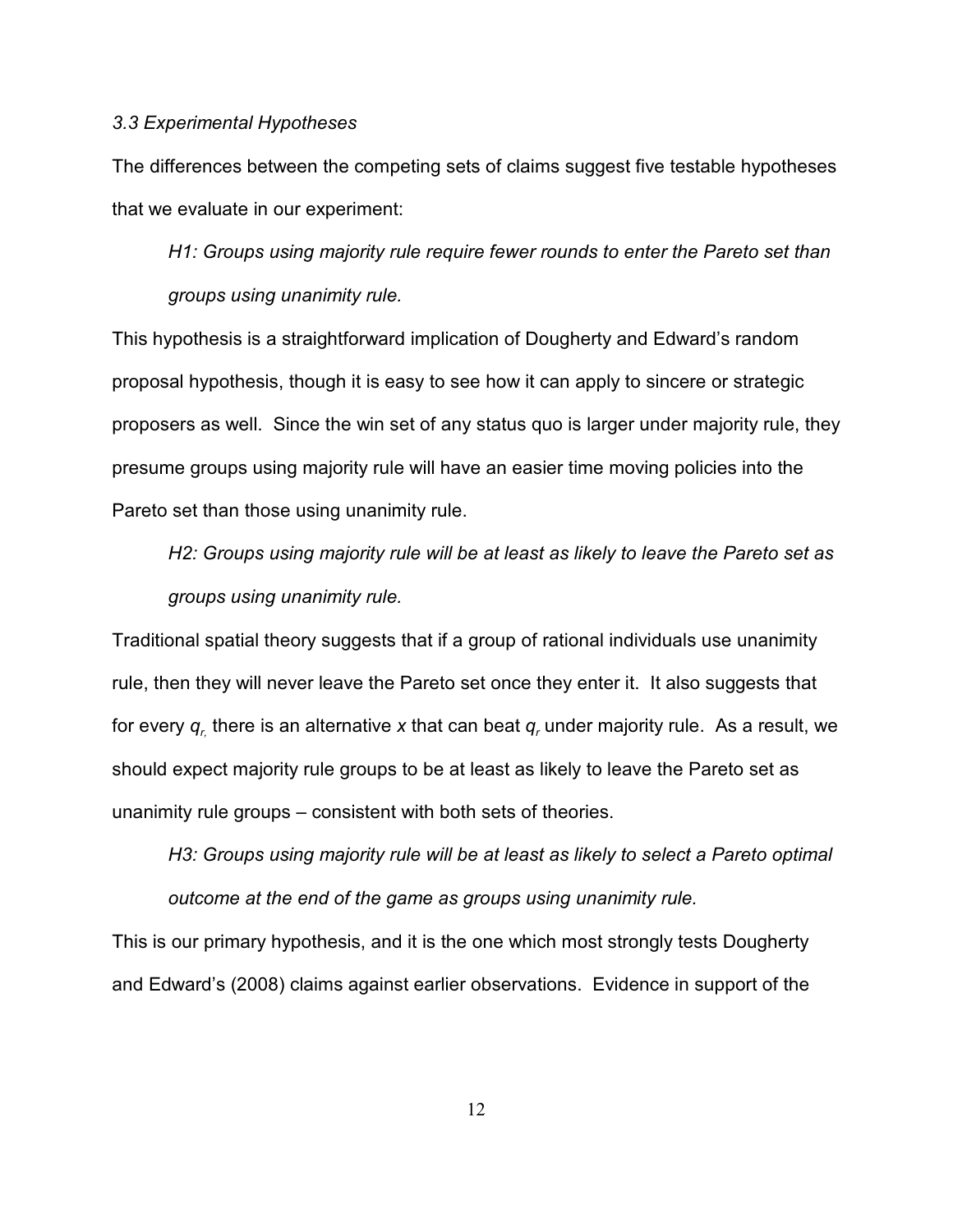hypothesis would provide evidence in favor of their argument. Evidence against the hypothesis would provide evidence in favor of more traditional claims.

*H4: Groups operating under complete information are more likely to select a Pareto optimal outcome at the end of the game than those operating under incomplete information.*

This claim is *not* made by Dougherty and Edward nor authors on the other side of the debate. We include it to help examine behavior that is often difficult to model. It seems that subjects would be more likely to attain a mutually desirable outcome if they know the ideal points of the other members in their group. Complete information might help subjects formulate proposals that will pass, including Pareto optimal proposals. It might also help subjects understand the consequences of their actions and facilitate strategic voting.

For our final hypothesis, we assume:  $\,$  (1) information is complete, (2)  $q_{\scriptscriptstyle R}$  has a non-empty win set, and (3)  $q_{\scriptscriptstyle R}$  is not at the same location as the proposer's ideal point. We also define a proposal as observationally rational if and only if the proposer proposes the alternative that is closest to his/her ideal point that is in the win set of  $q_{\scriptscriptstyle R}$  or is  $q_R$  if  $q_R$  is closest. The first three conditions remove cases that do not produce clear predictions about the proposer's behavior. This leads to *H5*.

*H5: If conditions 1-3 are met, subjects will propose observationally rational alternatives in the final round of voting.*

It is more difficult to determine whether subjects propose rationally in earlier rounds, because they may have unknown expectations about the behavior of others in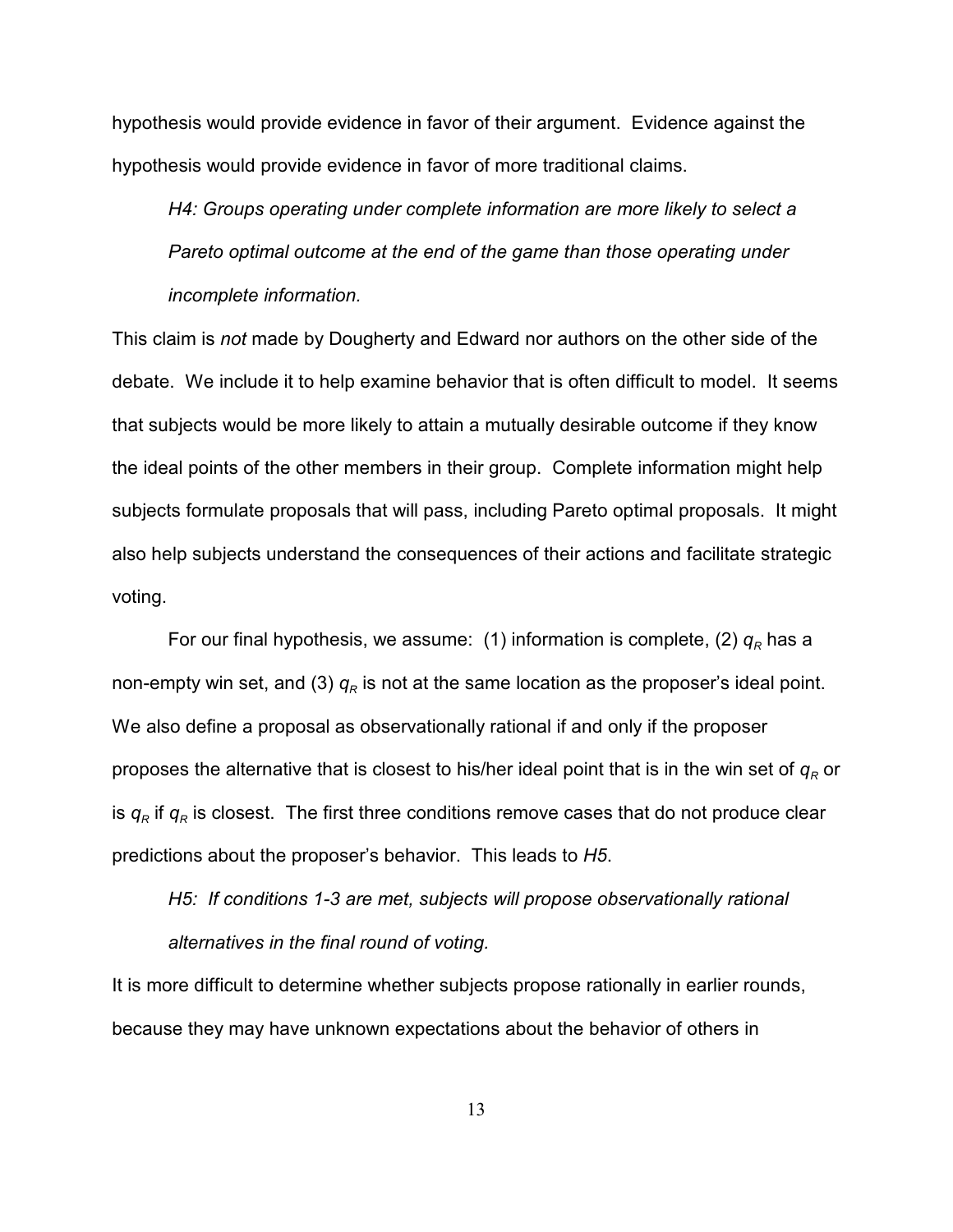subsequent rounds. With incomplete information, proposers would be uncertain about the location of the win set and less likely to propose an observationally-rational proposal as we have defined it. If individuals propose rationally, *H5* should apply to both majority rule and unanimity rule groups.

### **4. Experimental Design**

Subjects were recruited from various sections of Introduction to American Government courses at a large public university and participated during regular class time. Participating classes were typically divided into four groups of seven subjects each and assigned a voting rule (either majority rule or unanimity rule) and an information condition (complete or incomplete). Hence, a typical class contained the following groups: majority, complete; majority, incomplete; unanimity, complete; and unanimity, incomplete. Complete information means subjects were given a two dimensional graph that contained the ideal points of the other subjects as well as their own ideal points and the location of the status quo. The subject's own ideal point was presented in a different color and shape to avoid confusing it with the other points. Subjects given incomplete information were given a similar two dimensional graph that contained only their own ideal point and the initial status quo. Each set of four groups (majority, complete; majority incomplete; unanimity, complete; and unanimity, incomplete) were assigned the same set of ideal points so that ideal points matched across treatment conditions. This practice was maintained even if there were not enough students in a class to run four groups on the same day. The experiment included 32 total groups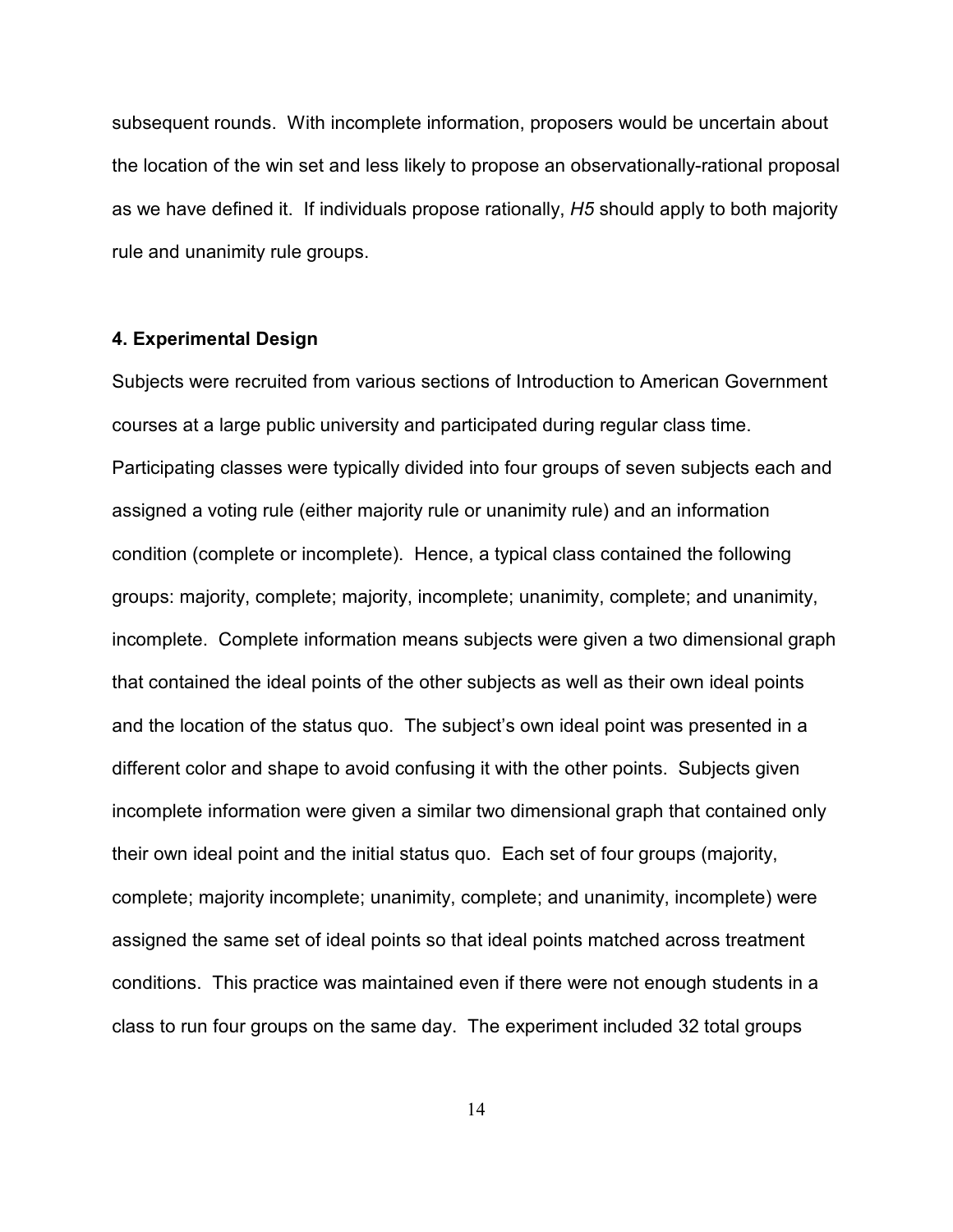with eight different sets of ideal points (see Appendix C). Each set of ideal points were randomly drawn from a uniform distribution on a 100 x 100 square until the initial status quo, always (10,10), was Pareto sub-optimal. For the last third of our experimental groups, we also excluded draws which contained (50,50) in the convex hull. The latter helped prevent a natural focal point from affecting the results.

At the start of each class, the principal investigator read general instructions which described the purpose of the experiment and what subjects would do if they participated (see Appendix A). Subjects were also told about the payment schedule and the minimum and maximum payment they would receive based on the distance between the final outcome and their ideal point. They were further informed that there was no chance of losing money and that each subject would receive a minimum of \$1. After the brief introduction, subjects were given consent forms. Subjects agreeing to participate signed the form, were randomly assigned to one of the four groups, and received a manila envelope containing instructions for the experimental rounds, a brief questionnaire, and a payment form. Attached to the back of the envelope were instructions for the practice rounds and a piece of string (to measure distance to ideal points). Students declining to participate were asked to stay and observe the proceedings for educational purposes or to volunteer as a time keeper or a data recorder. Participating subjects then followed the experimenter assigned to their group to a separate room where the experiment was conducted. Each group of seven participated in a different room.

After relocating, subjects were asked to read the directions on the back of the manila envelope for the practice rounds (these directions were similar to those in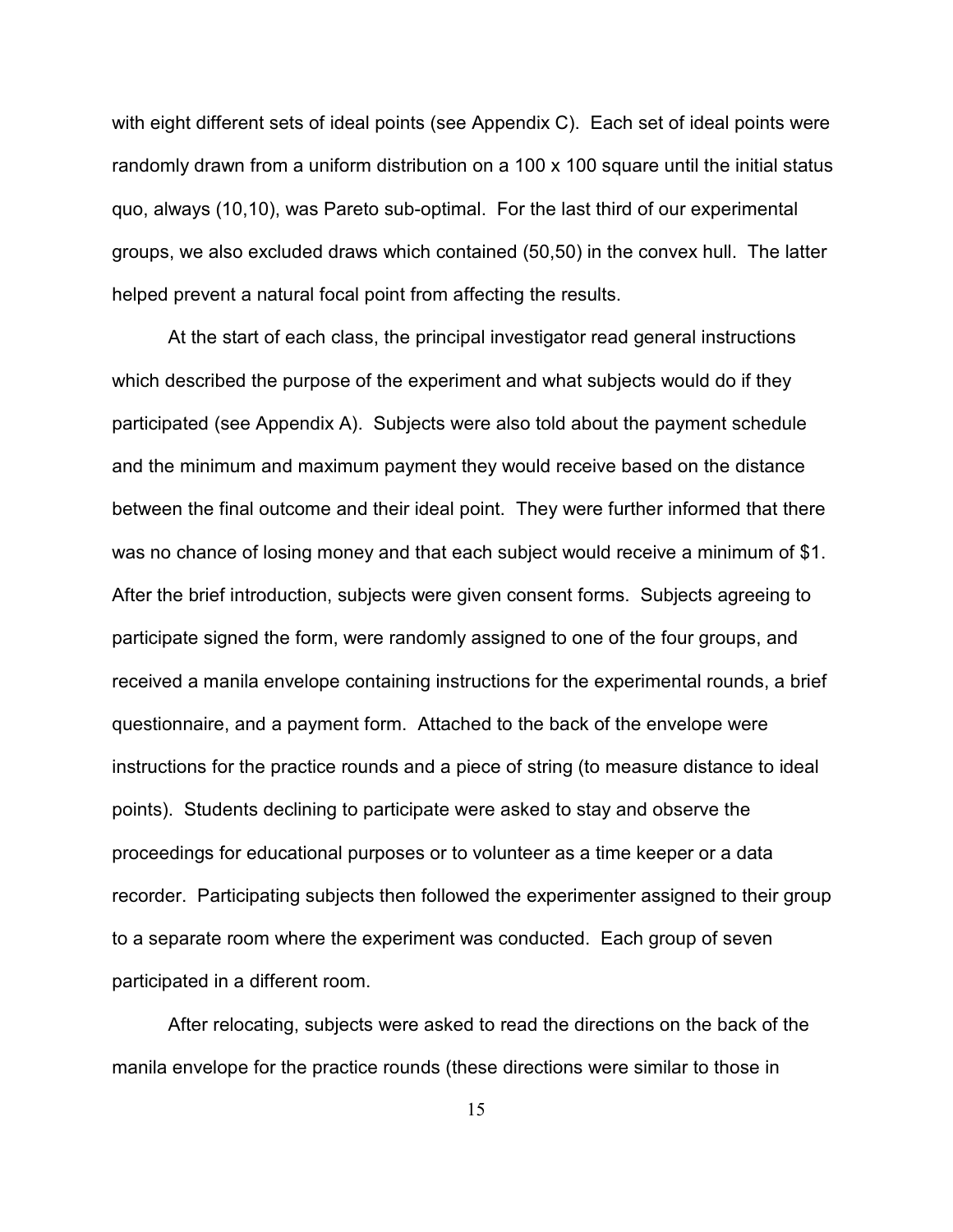Appendix B). Subjects were reminded there should be no talking during the experiment and were given five minutes to read the instructions and identify their ideal point for the practice rounds. After the subjects read the instructions, the group leader re-described proposing, voting, payment, and other experimental procedures (see Appendix A). Subjects were then given another opportunity to ask questions.

The practice rounds were identical to the experimental rounds except that experimental rounds lasted for 10 rounds (while the practice rounds lasted for 4 rounds), the experimental rounds started with a different status quo ((10, 10) instead of (80, 80) for the practice rounds), and the experimental rounds utilized different ideal points. To start the experiment, the group leader stated the initial status quo and asked if anyone wanted to make a proposal. Subjects could propose any  $(x, y)$  pair between 0 and 100 inclusive, in increments of .01. A subject could propose in future rounds, but only after everyone in the group was given the opportunity to propose first, if they desired. Subjects were given 30 seconds to consider the two alternatives (the proposal and the status quo). They then voted by a show of hands that all subjects could see. If the proposal passed, the proposal would become the new status quo for the next round of voting. As proposing and voting proceeded, the group leader recorded the subject's identification number, their proposal, and the status quo on a chalk board in the front of the room.

At the end of the fourth practice round, students were instructed to return the materials for the practice rounds to the group leader. Subjects were then asked to open their sealed envelope and read over the three page instruction instructions detailing the experimental rounds (see Appendix B). The questionnaire and payment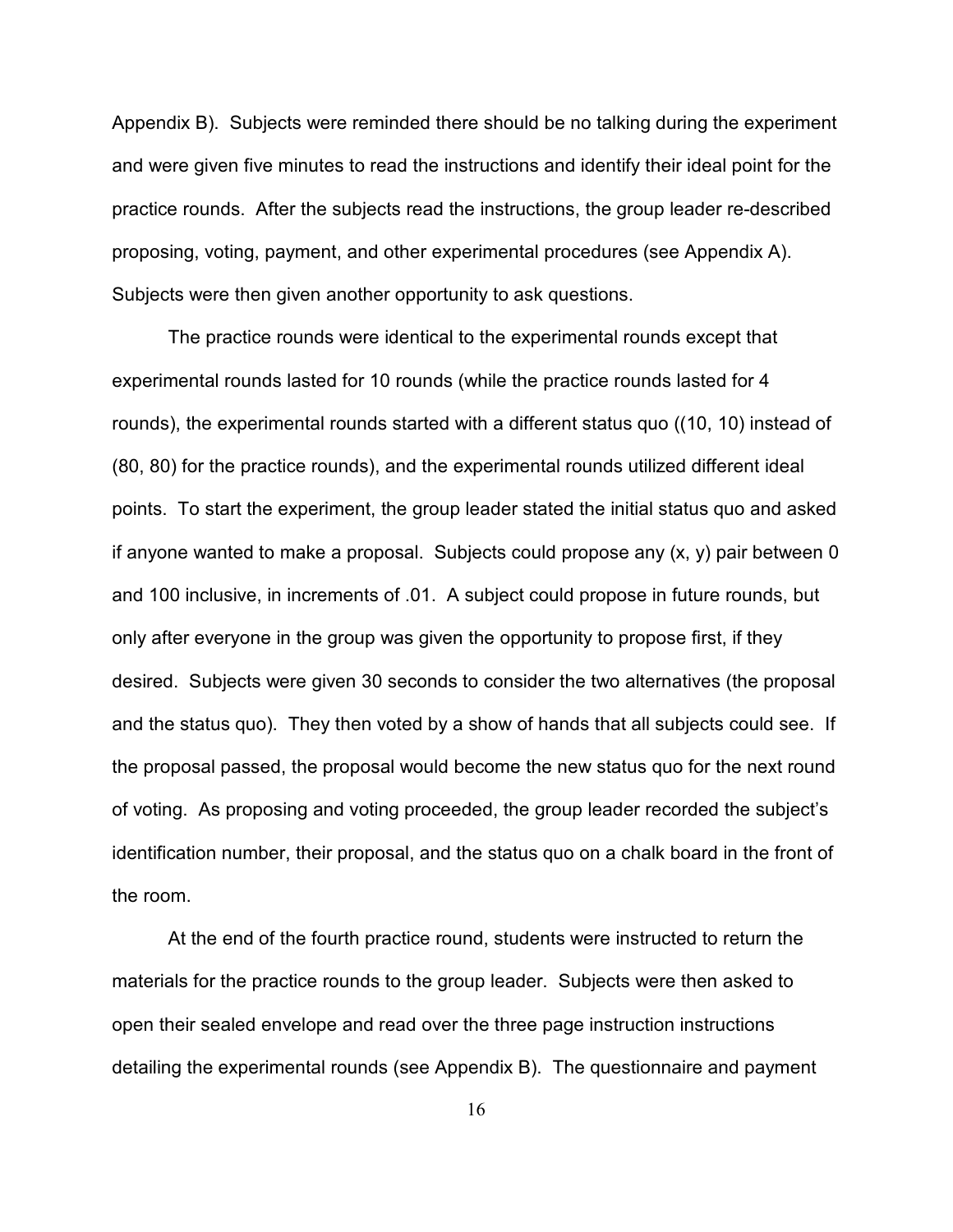form remained in the packet. Subjects were allowed three to five minutes to read through these instructions and locate their new ideal point. The third page of the instructions contained the subject's new ideal point and depending on the information condition, the ideal points of the other participants. After the subjects examined the materials, the group leader reemphasized that payment was based on the distance between the subject's ideal point and the final outcome after ten rounds of voting. The experimental rounds were then conducted following the same procedure as the practice rounds.

When the experimental rounds had ended, subjects were asked to complete the two remaining sheets in the envelope (a payment form and a subject questionnaire). The payment form asked information needed to pay the subjects by check. The subject questionnaire asked for general biographic information such as gender, ethnicity, academic major, and year of college (see Appendix B). When subjects completed these forms they returned all materials to the manila envelope and gave it to their group leader. Subjects were then given the option of returning to the main classroom where they could learn the exact amount of their earnings, or to leave and learn their payment when they received it in the mail.

### **5. Results**

The results of the experiment are largely consistent with the claims of Dougherty and Edward (2008). See Appendix  $C^{17}$ 

<sup>&</sup>lt;sup>17</sup> A total of 224 subjects participated in the study: 64% were freshman, 24% sophomores, 8% juniors, and 4% seniors. Since American Government is required of all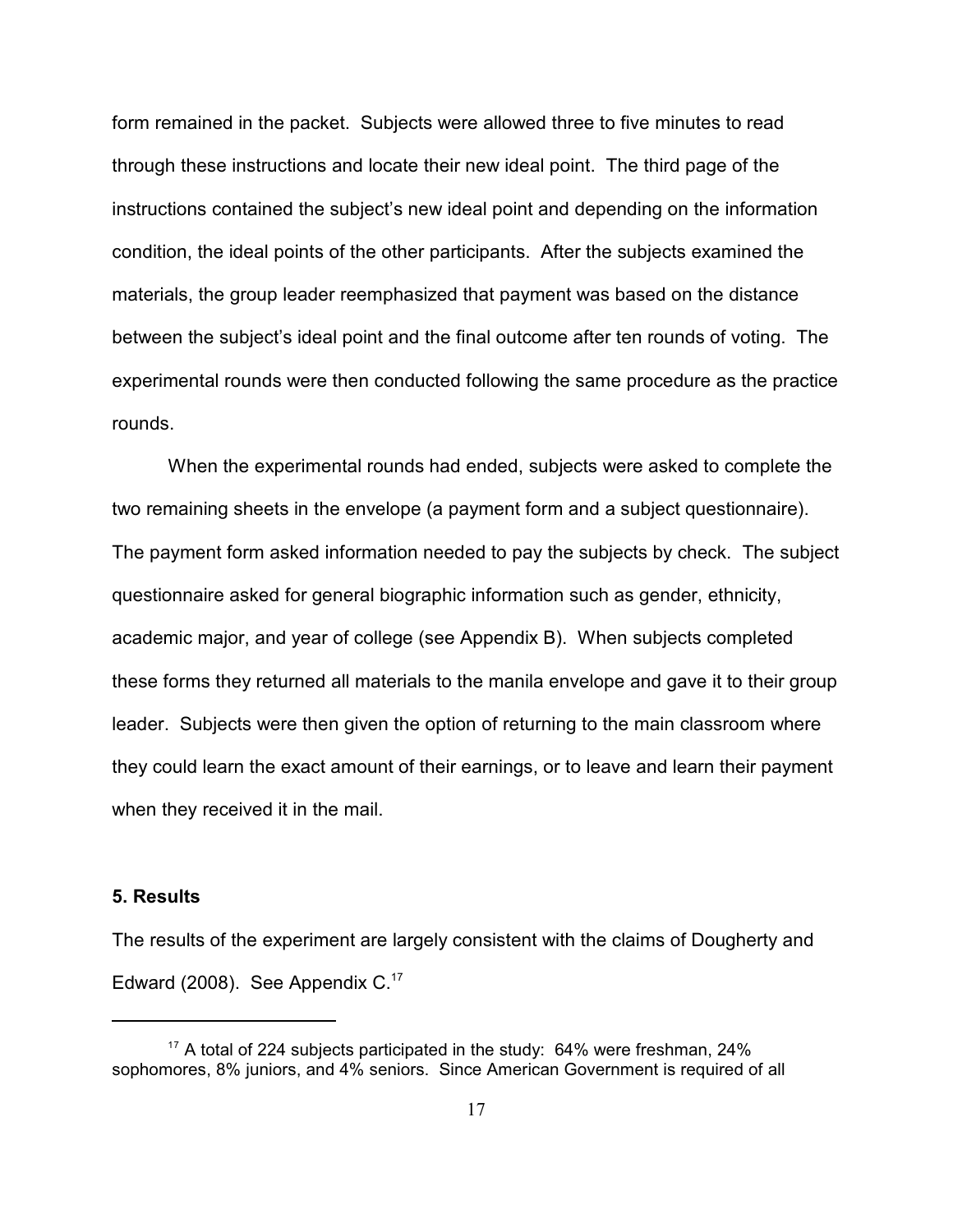*H1: Rounds to Enter the Pareto Set*. Of the 32 experimental groups, 24 of them entered the Pareto set for at least one round. Of those 24 groups, those using majority rule entered the Pareto set in an average of 1.7 rounds. Groups using unanimity rule entered the Pareto set considerably more slowly in an average of 5 rounds. This difference is statistically significant at the .01 level. Such data provide strong evidence in favor of Hypothesis 1.

*H2: Leaving the Pareto Set*. We also found evidence in favor of Hypothesis 2. As traditional equilibrium models would predict, none of the groups that used unanimity rule left the Pareto set after they entered it. More surprisingly, however, none of the groups using majority rule left the Pareto set after they entered it, contrary to the predictions of both groups of theorists.

One might conjecture that our subjects did not have ample opportunity to leave the Pareto set because Pareto sub-optimal alternatives were rarely within the win set of the status quo. However, this is not the case. We can evaluate the conjecture by looking at the number of cases where subjects vote under *majority rule* and the win set extends beyond the Pareto set. Of the 135 rounds where a status quo was in the Pareto set, the win set extended beyond the Pareto set in 106 cases (79%). In these 135 cases, the proposer proposed an alternative outside the Pareto set only 18 times  $(13\%)$ .<sup>18</sup> In other words, there were many sub-optimal alternatives that could beat a

students at the university, majors varied greatly. The modal major was in the category of health, medicine, or veterinary sciences (42 subjects), while only 17 majored in a social science. Women were 70% of the subjects.

 $18$  Of the 18 cases where the status quo was Pareto optimal and the win set extended beyond the Pareto set, only one proposer proposed an alternative in the win set (6%). This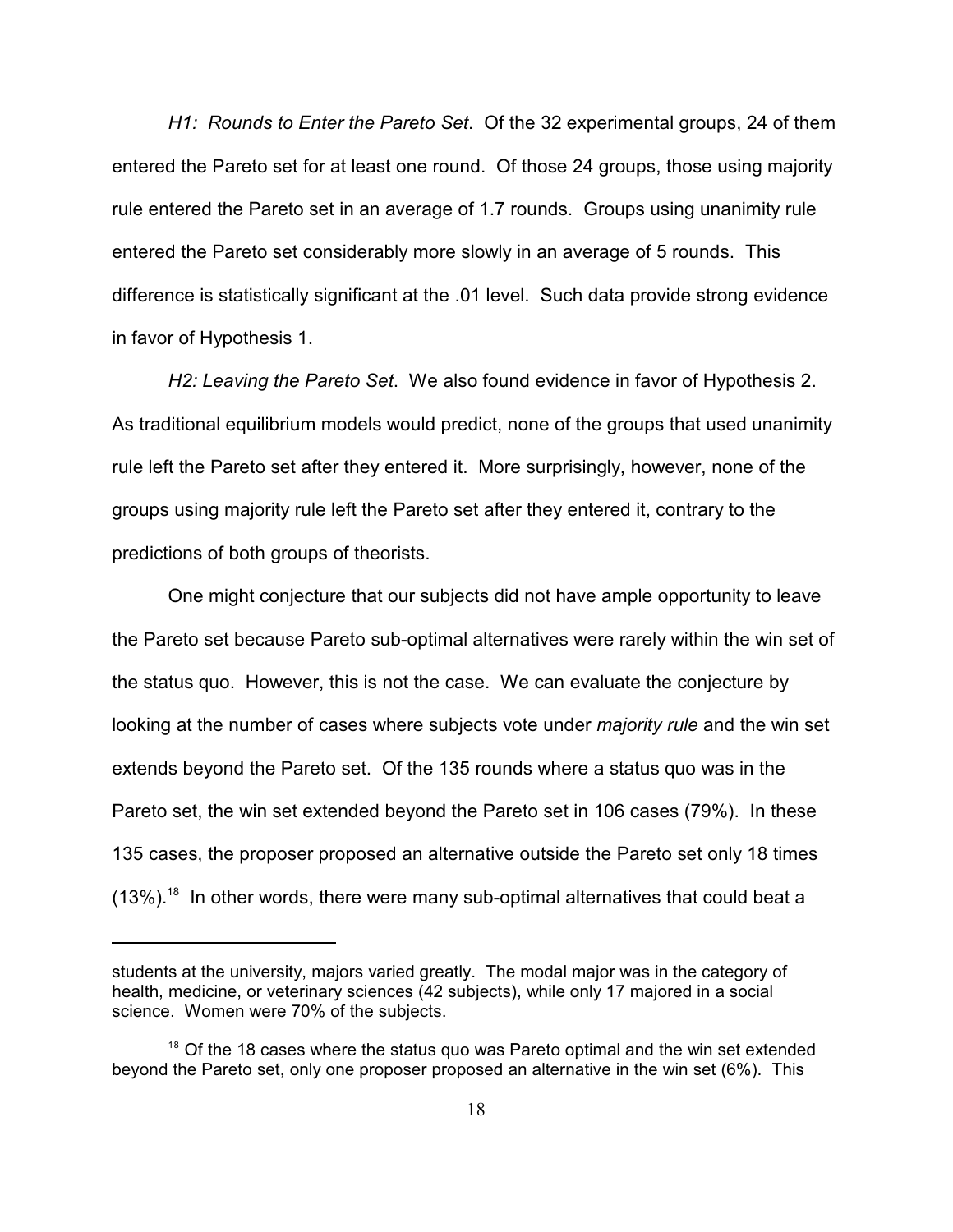Pareto optimal status quo under majority rule, but these alternatives were rarely proposed.

Looking only at the final rounds (where for majority rule groups the status quo was always in the Pareto set), the win set extended beyond the Pareto set in 11 of the 16 majority rule cases (69%). In these 11 cases, the proposer proposed an alternative outside the Pareto set only twice. In one of the cases with a sub-optimal proposal (group 21), the proposal was outside the win set and defeated (2-5). In the other, a sub-optimal proposal was made within the win set, but it was so close to the edge of the win set that it was also defeated (3-4).

Three mechanisms help to explain this phenomenon. First, if subjects proposed sincerely, then they would always propose their ideal point and this would often fail. In cases where it passed, the proposal would be Pareto optimal. Second, if subjects proposed randomly, then they could propose Pareto sub-optimal alternatives that could pass, but that does not mean that such proposals would be likely. With only ten rounds of voting, random proposers may have simply been "lucky" enough to have never proposed a winning alternative outside the Pareto set. Third, if subjects proposed strategically as if each round were the last round and they also assumed that other subjects would vote strategically (or sincerely) as if it was the last round, then it would be rational for the proposer to propose an alternative within the Pareto set (as shown by Dougherty and Edward's Theorem 2, 2008). All three explanations might explain why

proposal passed but the group ultimately returned to the Pareto set before the game had ended.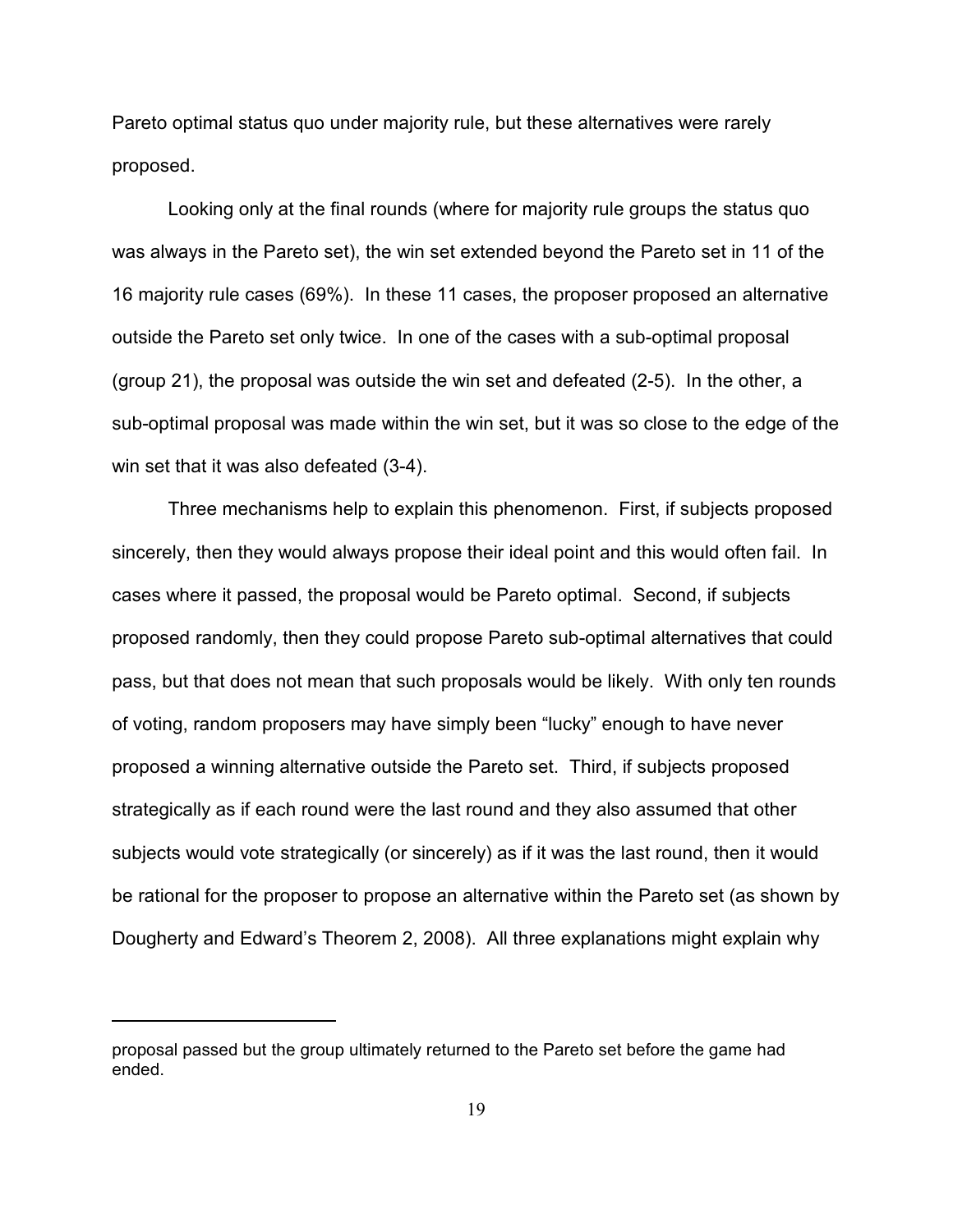proposers in majority rule groups almost never proposed an alternative that would move their group outside of the Pareto set even when there are ample opportunities.

*H3: Majority Rule is at Least as Likely to Select Optimal Outcomes.* We found strong support for our primary hypothesis, which corroborates Dougherty and Edward's (2008) claims. As mentioned previously, all of the majority rule groups ended the experiment in the Pareto set. Only half of the unanimity rule groups ended the experiment in the same set. The difference between the groups is statistically significant at the .01 level, indicating that majority rule is more likely to select a Pareto optimal outcome than unanimity rule. Dougherty and Edward may have found an explanation for this in their simulations. Unanimity rule groups frequently stay at the initial status quo or a status quo they arrive at in a subsequent round because it is very difficult to find alternatives that pass unanimously. Among the 16 unanimity rule groups, six remained at the initial status quo (which was sub-optimal) while two more moved to a different sub-optimal point and remained at that point for the remainder of the game. As a result, half of the unanimity rule groups never entered the Pareto set, compared to the majority rule groups which all entered the Pareto set and ironically stayed.

This provides evidence against the long standing notion that unanimity rule is particularly adept at producing Pareto optimal outcomes. Even though majority rule is not in equilibrium in the Pareto set, subjects in our majority rule groups never left the set once they entered it. Although this result is surprising, it is somewhat consistent with experiments on the uncovered set (Bianco et al. 2006, 2008). Furthermore, even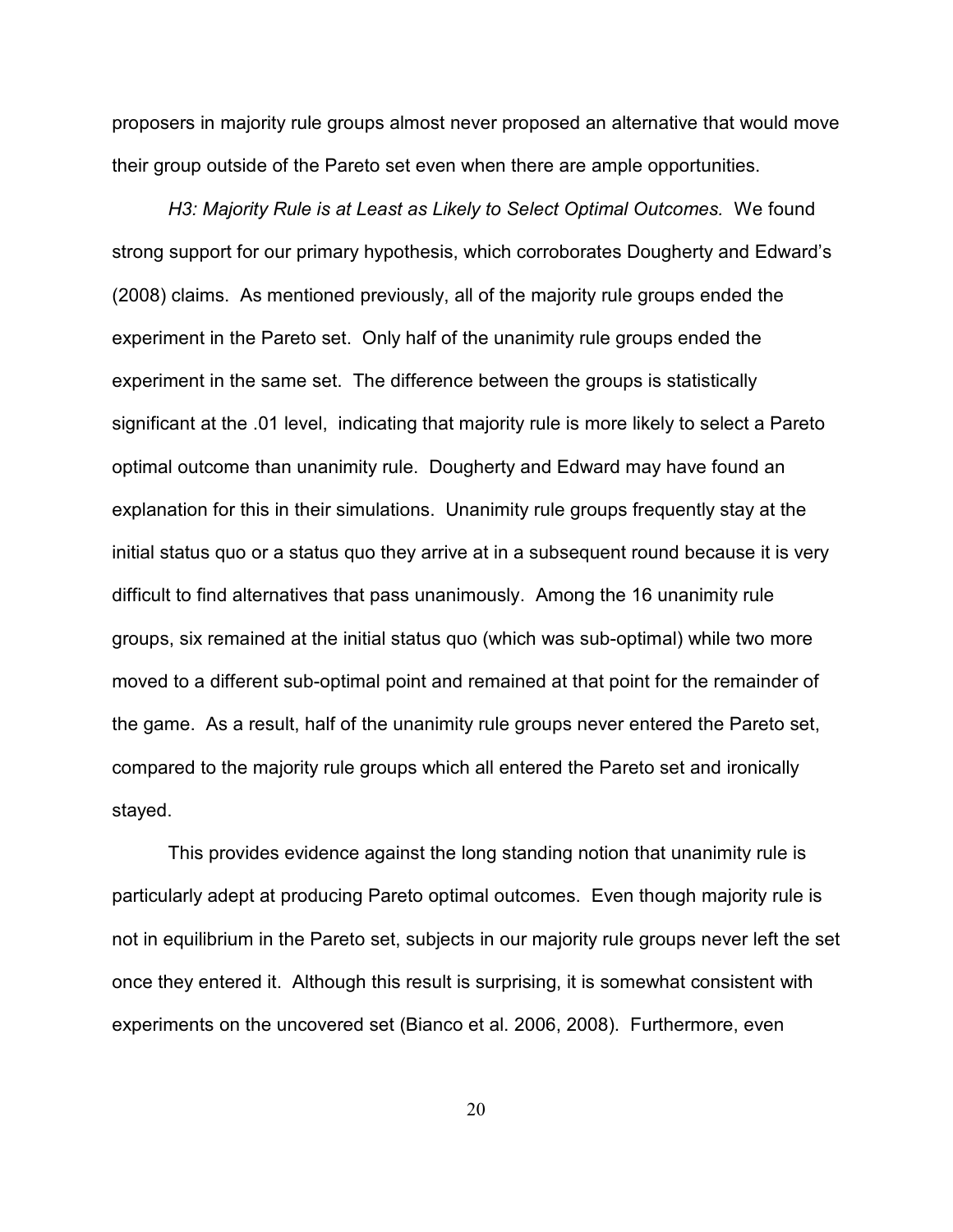though unanimity rule is in equilibrium within the Pareto set, our results suggest that subjects using unanimity rule may not attain such an equilibrium.

*H4: Information and the Pareto Set*. We do not find evidence in support of Hypothesis 4. Of the 16 *complete* information groups, 13 ended the experiment in the Pareto set (81%). In contrast, 11 of the 16 *incomplete* information groups ended the experiment in the Pareto set (69%). This difference is not statistically significant, with a one tailed p-value of 0.22. To determine whether the type of rule masked the effect of our information conditions, we also ran the following least squares regression:

$$
pareto = β0 + β1 majority + β2 complete + ε
$$

where *pareto* = 1 if the group outcome was in the Pareto optimal set in the final round (0 otherwise); majority = 1 if the group voted using majority rule  $(= 0)$  if unanimity); and complete = 1 if the group was given complete information (= 0 if incomplete).<sup>19</sup> Majority rule had a positive and statistically significant effect at the .01 level, consistent with our findings for *H1*. However, even when the type of voting rule is controlled, the information condition did not have a statistically significant effect on whether a group selects a Pareto optimal outcome in the final round. This again suggests that the information condition did not have a significant effect on the results. Groups often selected Pareto optimal outcomes even if the ideal points of the other subjects were unknown.

 $19$  Regression estimates were as follows with standard errors in parentheses underneath:

*pareto* = 0.438 + 0.500 *majority* + 0.125 *complete*

 <sup>(0.112) (0.129) (0.129)</sup>

Neither logit nor probit regression can be used because *majority* = 1 predicts *pareto* = 1 perfectly, thus preventing the maximum likelihood estimate from converging.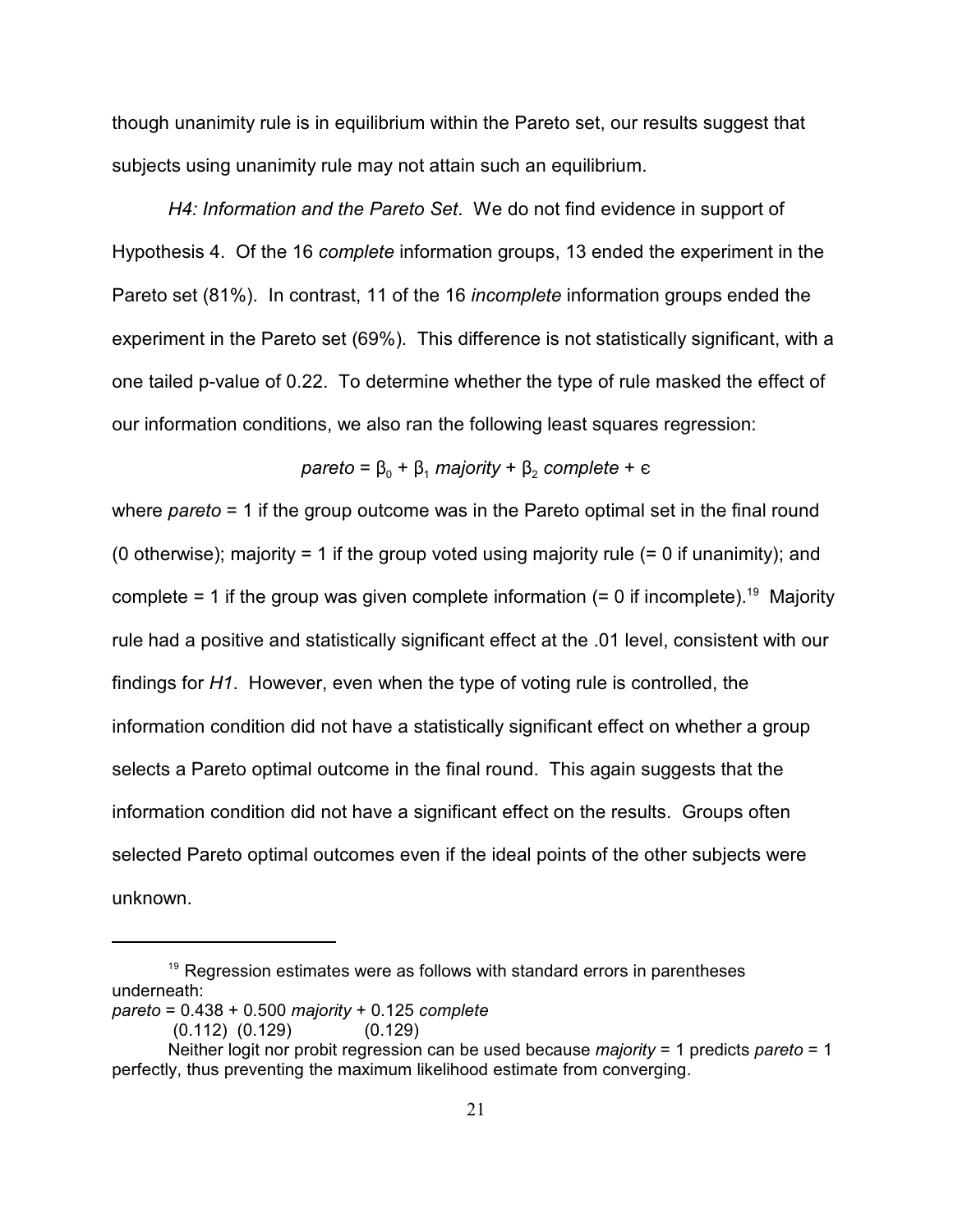*H5: Observationally-Rational Proposing*. We also fail to find evidence in support of Hypothesis 5. Of our 16 complete information groups, 11 had status quos in the final round that 1) contained a non-empty win set and 2) were not at the same location as the proposer's ideal point. $^{20}$  Among these, none of the final round proposers proposed an alternative that would be deemed observationally-rational. Few even came close. If we define close as within 5 units of the observationally-rational proposal, then only two final round proposals would be deemed close. If individuals were universally rational, we would expect all 11 of the final round proposers in complete information groups with non-empty win sets and status quos not at their ideal points to propose observationallyrationally or at least within that vicinity. This provides fairly strong evidence against *H5*. It also raises questions about the rationality of proposers in earlier rounds where rational proposing is more difficult to determine, but equally important for the results.

#### **6. Conclusion**

Since Buchanan and Tullock's seminal work (1962) *The Calculus of Consent*, unanimity rule and Pareto optimality have been seen as almost synonymous.<sup>21</sup> Their claim has been reinforced by equilibrium analysis in multidimensional spatial voting games (Colomer 2001; McKelvey 1976; Schofield 1978), where it has been shown that unanimity rule equilibria are Pareto optimal and majority rule equilibria rarely exist.

 $^{20}$  Of course, the remaining 5 were unanimity rule groups that were within the Pareto set in the final round. Hence, their win sets were empty.

 $21$  For example, Buchanan (1967, 285) writes, "it is evident that [unanimous consent] is the political counterpart of the Pareto criterion for optimality."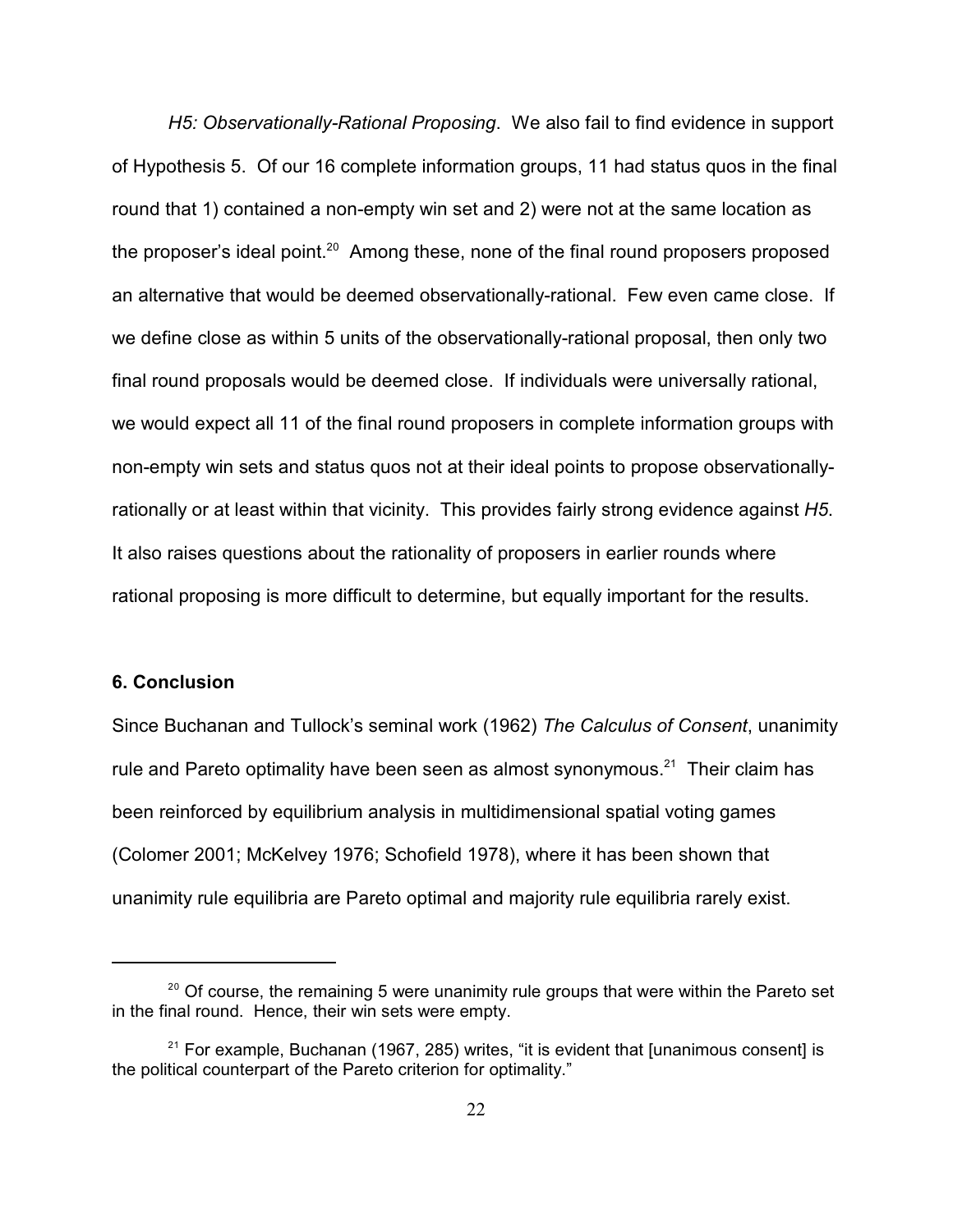Since Shepsle (1979, 1986), the dominant explanation for the stability of outcomes produced by majority rule has been institutional, not something related to the voting rule itself or the incentives of the proposer. Combined, the perception is that unanimity rule produces efficient outcomes and, without institutional constraints, majority rule produces almost anything.

Our experiments suggest the opposite. We demonstrate that unanimity rule may not be particularly adept at selecting Pareto optimal outcomes if the starting point is not in equilibrium and that majority rule does not leave the Pareto set as might be expected. Testing 32 groups of subjects with forward agendas, changing proposers, and finite rounds of voting, we find that all of our majority rule groups were in the Pareto set in the final round of the game and none of these groups left the Pareto optimal set as commonly anticipated. In contrast, our unanimity rule groups were less likely to enter the Pareto set than majority rule because members of unanimity rule groups found it difficult to formulate proposals that everyone preferred to the status quo. In other words, majority rule groups did not "wander anywhere" and unanimity rule groups occasionally got stuck where they began. These results are consistent with Dougherty and Edward's (2008) claim that the proposal process is important and out of equilibrium starting positions can affect theoretical claims.

Of course, every institution and every set of instructions in an experimental design can alter the results. When comparing our experiment to other experiments on majority rule behavior it is important to keep our stopping rule in mind. Fiorina and Plott (1978) and Bianco et al. (2008) stopped their groups when a majority of subjects within the group voted to adjourn. Our groups adjourned after exactly ten rounds. We did this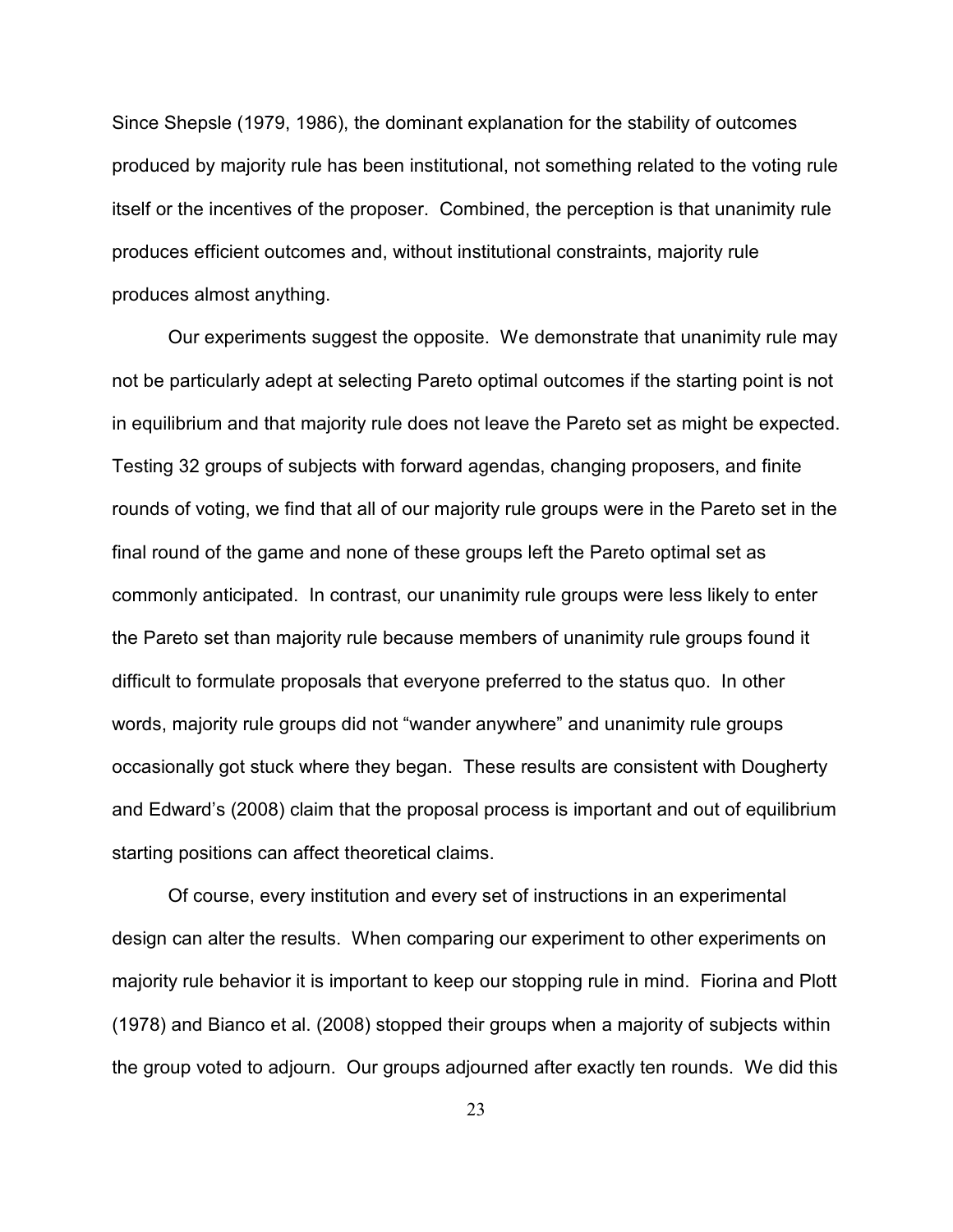to test a conjecture about finite agendas and fully admit that it may have affected the results. Nevertheless, subjects voting to stop a game have to be constantly concerned about the game ending prior to a fixed stopping point, such as our  $10<sup>th</sup>$  round, and they may have less opportunity to propose and vote strategically with this expectation in mind. Furthermore, voting to adjourn seems to establish expected values that are more akin to finite agendas than to infinite agendas. Hence, different stopping rules might effect the results, but those results should not differ in kind.

Standard game theory makes it clear that unanimity rule is the ideal voting scheme for maintaining Pareto-optimal outcomes (Colomer 2001, pp. 71–73). However, our experiments suggest that majority rule is better at obtaining Pareto-optimal outcomes than unanimity rule. This is because the strong attractiveness property of majority rule makes up for its weaker retentiveness property. Institutional framers who want to obtain Pareto-optimal outcomes will want to consider these differences before they impose unanimity rule as a method of finding optimal quantities of public goods (Cornes and Sanlder 1996; Lindahl [1919] 1967), the best allocation of resources in a legislature (Aldrich 1995; Niou and Ordeshook 1985), or efficient voting rules for an assembly (Hardin 1999; Buchanan and Tullock 1962).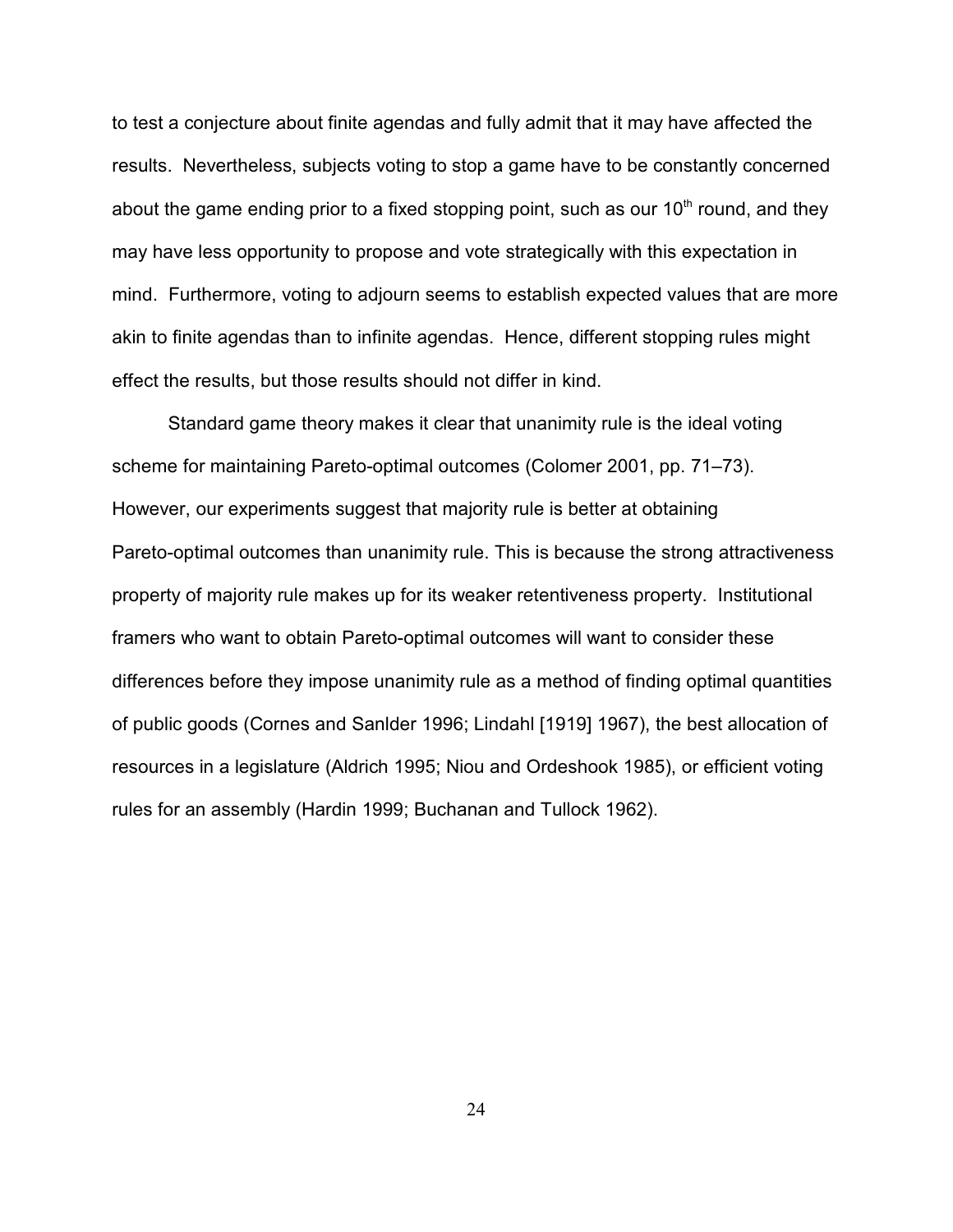### **7. Appendix A: Verbal Instructions**

## **General Instructions (before breaking into groups)**

We are going to conduct an experiment on the properties of voting rules in two dimensional spatial voting models. This should help us test some theories about the differences between majority rule and unanimity rule and help you get exposure to some of the science behind political science.

Subjects who chose to participate will be randomly assigned to one of (4) groups. We will then run out experiments in these groups – one voting under majority rule, another voting under unanimity rule for 10 rounds. When the experiments are done, you will fill out a brief questionnaire and payment form. You will get paid based on the distance between the final outcome and your ideal point as outlined in the instructions. The maximum you can get paid is \$15. The least you will get paid is \$1. We will tell you how much you will get paid at the end of the experiment.

We will now pass out two consent forms (one for you and one for us). If you are interested in participating, please read and fill out the consent forms.

We will now go around the room and assign subjects to groups. Please keep your packets face down until we ask you to turn them over. Your participation is entirely voluntary. If you do not want to participate, please say so when we come to you, and we will pick up your forms. We can only use (28) of you today, so unfortunately we will have to skip some of you. We ask that students who do not participate stay in the class and observe the proceedings for educational purposes. You might even be able to help us keep time or record information in the experiment, if you'd like. If you do help us, then we will give you your choice of a candy bar or a breakfast bar as a token of our appreciation.

The leader of your group will describe the method of proposing alternatives and how voting will proceed. We hope you enjoy the experiment.

# **Majority Rule Instructions (group leader: upon arrival in experimental room)**

Please turn over your packets and read the instructions for the practice rounds. We will be voting for 4 rounds so that you can get the hang of what we will be doing in the experimental rounds. There should be no talking, or other communication, during the experiment [pause: roughly 5 minutes for instruction reading].

Voting will proceed as follows. Any one of you can raise your hand and propose an alternative, which is identified by any pair of numbers between 0 and 100 inclusive (real numbers in increments of .01 are acceptable). For example, you may propose (50, 0) or you may propose (.01, .81). Proposal values can be repeated as many times as the group wants but *each person will be allowed to propose once before anyone is allowed to propose a second or a third time*. To propose, first state your identification number (on the top left hand corner of the payoff page), then the x and y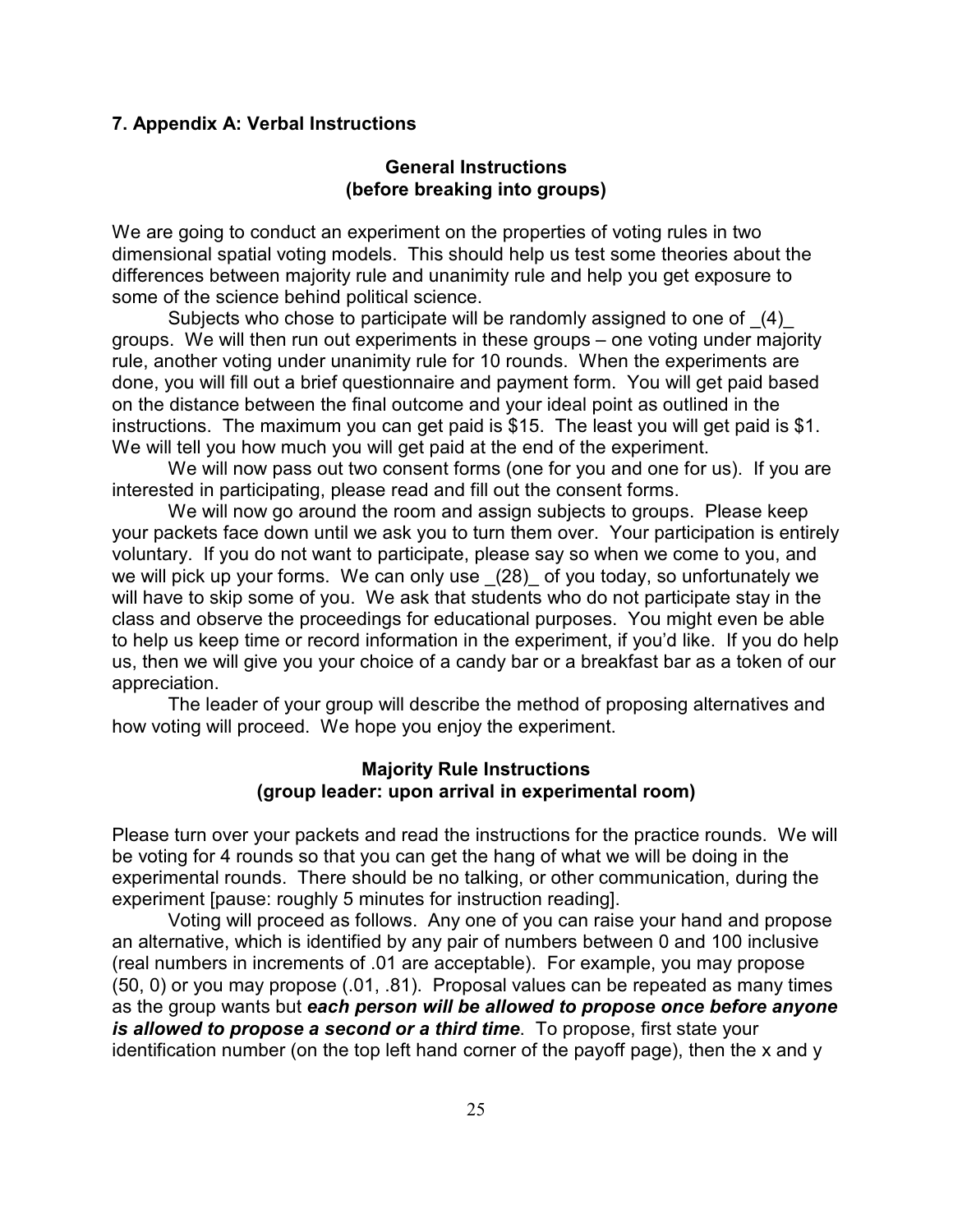values of your proposal (between 0 and 100 inclusive). After a proposal is made we will allow 30 seconds for members of your group to think about the choices. We will then vote on the proposal versus the status quo (the alternative we have now). *A proposal passes if more subjects vote yea than nay*. If the proposal passes, it will become the new status quo. If it does *not* pass, then the status quo remains the same. In the practice rounds, voting continues for exactly 4 rounds. In the  $4<sup>th</sup>$  round, voting stops. If this were the actual experiment, you would be paid based on the distance between the alternative selected at the end of the game and your ideal point. The closer the final alternative is to your ideal point the more you will get paid. The exact amount you will get paid will be presented before the experimental rounds.

#### Any questions?

There is no talking or communication during the experiment. We also ask that you cover-up your paper so that others don't see your ideal point. [run 4 practice rounds]

Please pass your papers related to the practice rounds to the front of the room. [after collecting] Please open your manila envelops and pull out the stapled papers (this should be the first of three forms in the envelop. The other two are a brief questionnaire and a payment form that you will fill out later). Please take a moment and read over the instructions on the stapled sheet. [pause: roughly 3 minutes].

We will now vote in the experimental rounds following the same procedures as we did before. However, voting will continue for exactly 10 rounds, and you have probably received a new ideal point. Your ideal point is on the third page, not the second page. The second page only helps you to understand the payment schedule. You will get paid based on the distance between the alternative selected at the end of the game (on the third page) and your ideal point. The closer the final alternative is to your ideal point the more you will get paid. If the final outcome is at your ideal point, you will receive the maximum amount which is \$15. If the final outcome is extremely far away from your ideal point, you will receive the minimum payment of \$1.

#### Any questions?

[run experimental rounds – 10]. Now that the experiment is over, there are two things that we need you to do before we return to the original room. *First*, pull out the remaining sheets of paper from the envelop and answer the questions on the brief questionnaire. Your responses are voluntary. [pause momentarily]. *Second*, please fill out your payment form completely, including your group number and subject id number on the top. If you would like to get paid, we need your social security number for tax purposes. Ten digit student id numbers cannot be used for this purpose. We go to great lengths to protect your social security number. For example, as soon as your payment is processed, this form will be shredded, and no record of your personal information will be kept with experimental information.

[when finished] Please put all your materials back into you manila envelop. If you would like to know how much you will be paid, please follow me back to your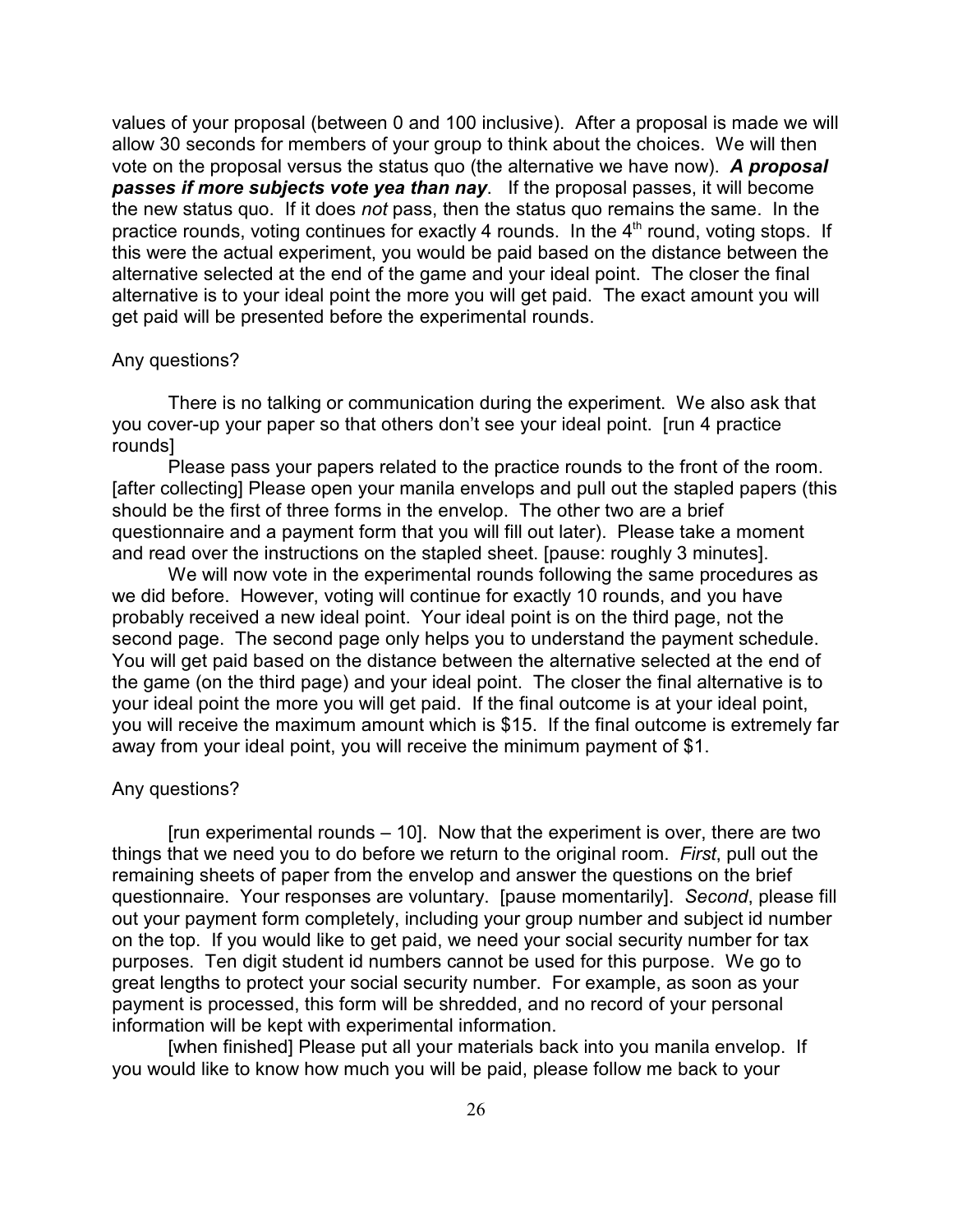classroom. If you want to leave now, please hand me your packet. In either case, you will receive a check in the mail shortly. Thanks for participating.

# **8. Appendix B: Written Instructions (Experimental Rounds)**

Available Upon Request

## **9. Appendix C: Ideal Points and Outcomes**

Available Upon Request

# **10. References**

Aldrich, John. 1995. *Why Parties?: The Origin and Transformation of Party Politics in*

*America.* Chicago: University of Chicago Press.

- Bianco, William T., Michael S. Lynch, Gary J. Miller, and Itai Sened. 2006. "'A Theory Waiting to be Discovered and Used': A Reanalysis of Canonical Experiments on Majority Rule Decision Making" *Journal of Politics*, 68(4): 837-850.
- Bianco, William T., Michael S. Lynch, Gary J. Miller, and Itai Sened. 2008. "The Constrained Instability of Majority Rule: Experiments on the Robustness of the Uncovered Set" *Political Analysis* 16(2):115-137.
- Brennan, Geofrey and James M. Buchanan. 2000. *The Reason of Rules*. Indianapolis, Liberty Fund.
- Buchanan, James M. 1967. *Public Finance in Democratic Process*. Chapel Hill: The University of North Carolina Press.
- Buchanan, James M. and Gordon Tullock. 1962. *The Calculus of Consent*. Ann Arbor: The University of Michigan Press.
- Chen, Yan, and Peter C. Ordeshook. 1998. ''Veto Games: Spatial Committees under Unanimity Rule.'' *Public Choice* 97(4): 617–43.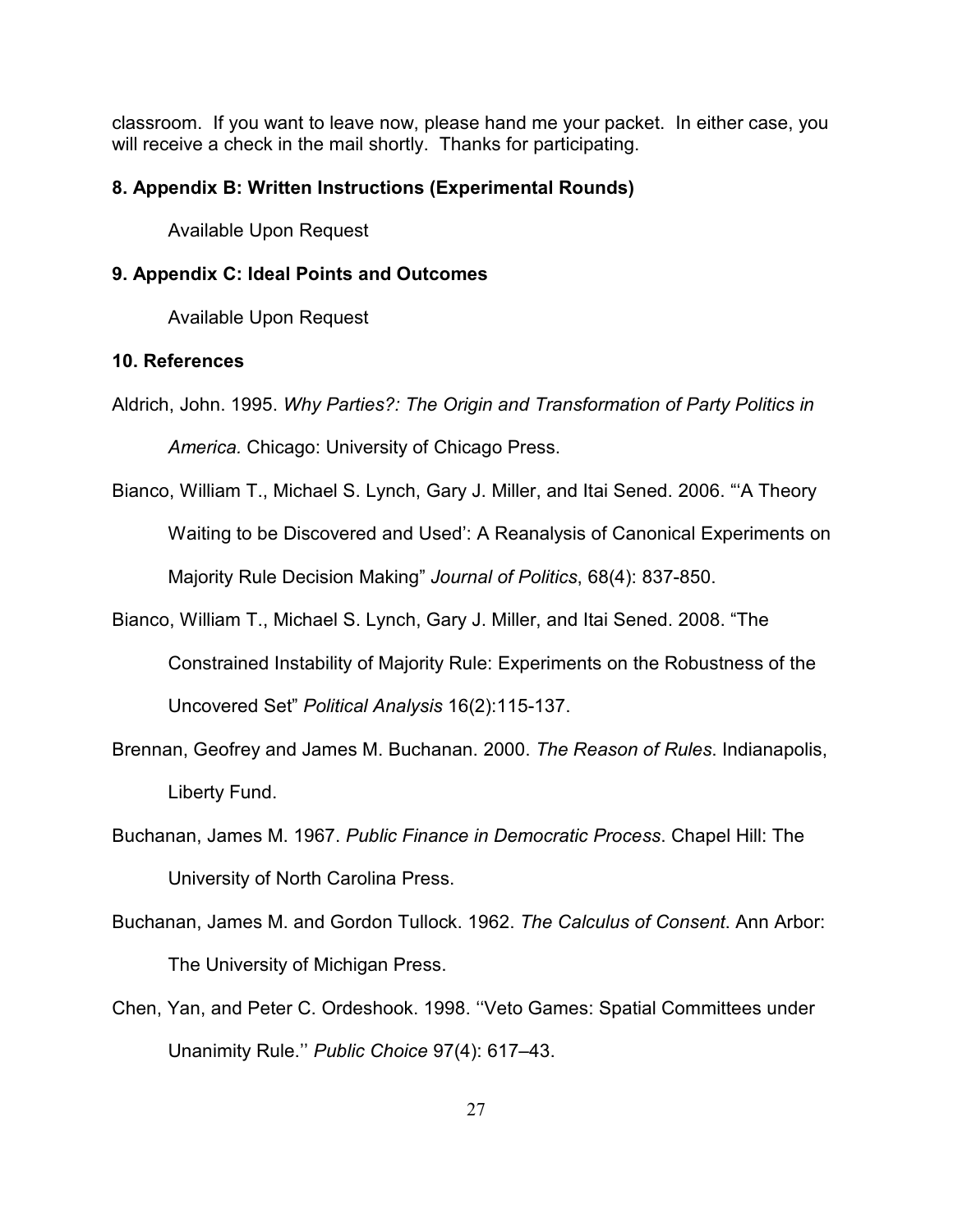- Colomer, Josep H. 2001. *Political Institutions: Democracy and Social Choice*. New York: Oxford University Press.
- Cornes, Richard, and Todd Sandler. 1996. *The Theory of Externalities, Public Goods, and Club Goods*, 2nd ed. New York: Cambridge University Press.
- Dougherty, Keith L. and Julian Edward. 2004. ''The Pareto Efficiency and Expected Costs of k-Majority Rules.'' *Politics Philosophy and Economics* 3(2): 161–89.
- Dougherty, Keith L. and Julian Edward. 2008. "Voting for a Pareto Efficient Constitution." (University of Georgia).
- Fiorina, Morris P., and Charles R. Plott. 1978. "Committee Decisions under Majority Rule: An Experimental Study." *American Political Science Review* 72(2): 575–98.
- Hardin, Russell. 1999. *Liberalism, Constitutionalism, and Democracy*. New York: Oxford University Press.
- Hinich, and Melvin J. and Michael C. Munger. 1997. *Analytical Politics*. New York: Cambridge University Press.
- Laing, James D. and Benjamin Slotznick. 1991. "When anyone can veto: a Laboratory Study of Committees Governed by Unanimous Rule." *Behavioral Science* 36(3): 179-95.
- Lindahl, Erik. [1919] 1967. ''Just Taxation—A Positive Solution,'' in *Classics in the Theory of Public Finance*, edited by R. Musgrave and A. Peacock. New York: St. Martin's Press, pp. 168–76.
- McKelvey, Richard. 1976. "Intransitivities in mulitdimensional voting models and some implications for agenda control." *Journal of Economic Theory* 12:472–82.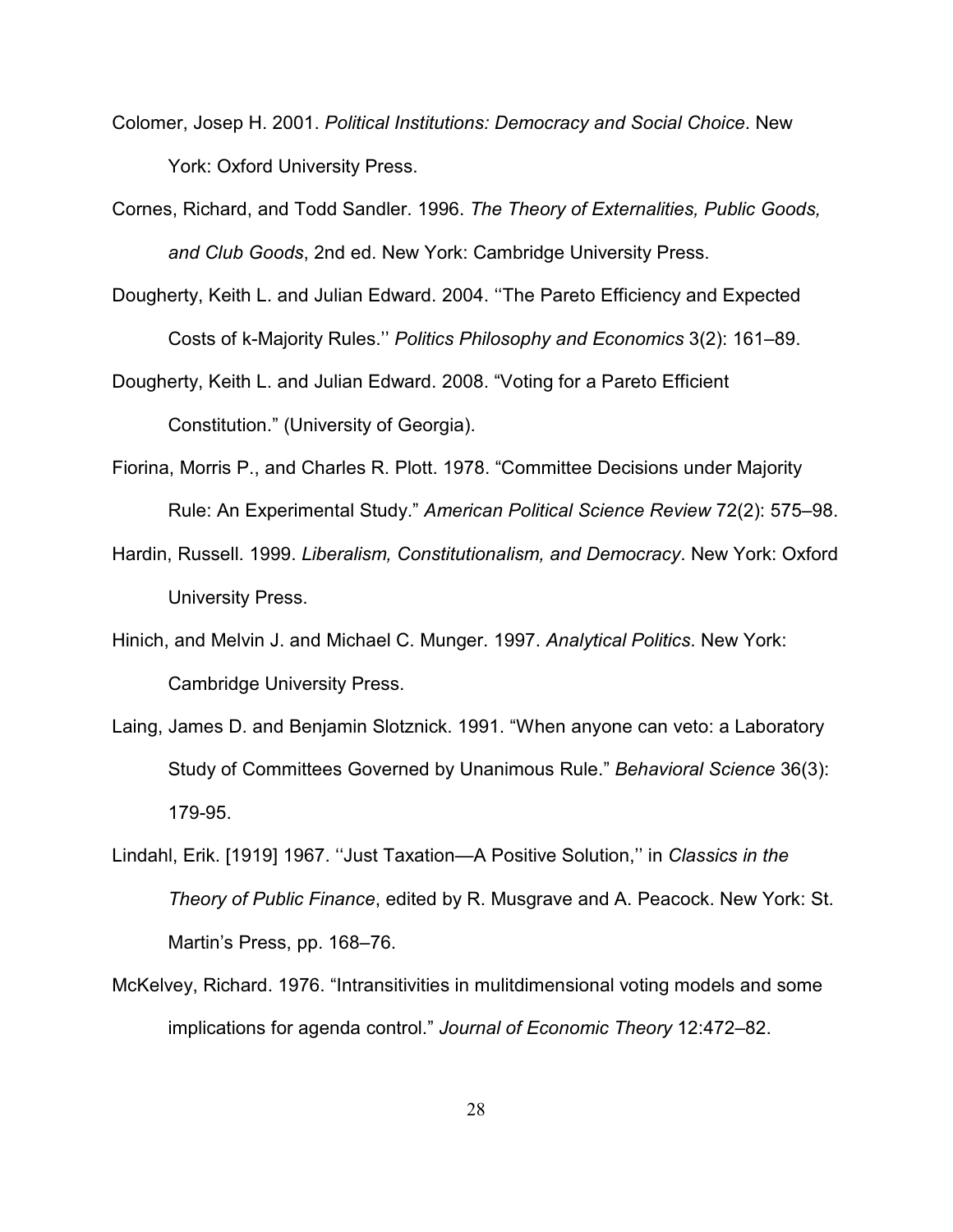- McKelvey, Richard D. and Peter C. Ordeshook. 1981. "Experiments on the Core: Some Disconcerting Results for Majority Rule Voting Games" *The Journal of Conflict Resolution*, 25(4): 709-724.
- McKelvey, Richard D. and Peter C. Ordeshook. 1984a. "An Experimental Study of the Effects of Procedural Rules on Committee Behavior." *Journal of Politics* 46(1): 182–205.
- McKelvey, Richard D. and Peter C. Ordeshook. 1984b. "Rational Expectations in Elections: Some Experimental Results Based on a Multidimensional Model." *Public Choice* 44(1): 182-205.
- Miller, Gary J., and Joe A. Oppenheimer. 1982. "Universalism in Experimental Committees." *American Political Science Review* 76(3): 561–74.
- Miller, Nicholas. 1980. "A New Solution Set for Tournament and Majority Voting." *American Journal of Political Science* 24 (1): 68–96.

Mueller, Dennis. 1996. *Constitutional Democracy*. New York, Oxford University Press.

Mueller, Dennis. 2003. *Public Choice III*. New York, Cambridge University Press.

- Niou, Emerson and Peter Ordeshook. 1985. ''Universalism in Congress.'' *American Journal of Political Science* 29(2): 246–58.
- Ordeshook, Peter. 1986. *Game Theory and Political Theory*. New York, Cambridge University Press.
- Walker, James M., Roy Gardner, Andrew Herr, Elinor Ostrom. 2000. "Collective Choice in the Commons: Experimental Results on Proposed Allocation Rules and Votes" *The Economic Journal* 110(460): 212-234.